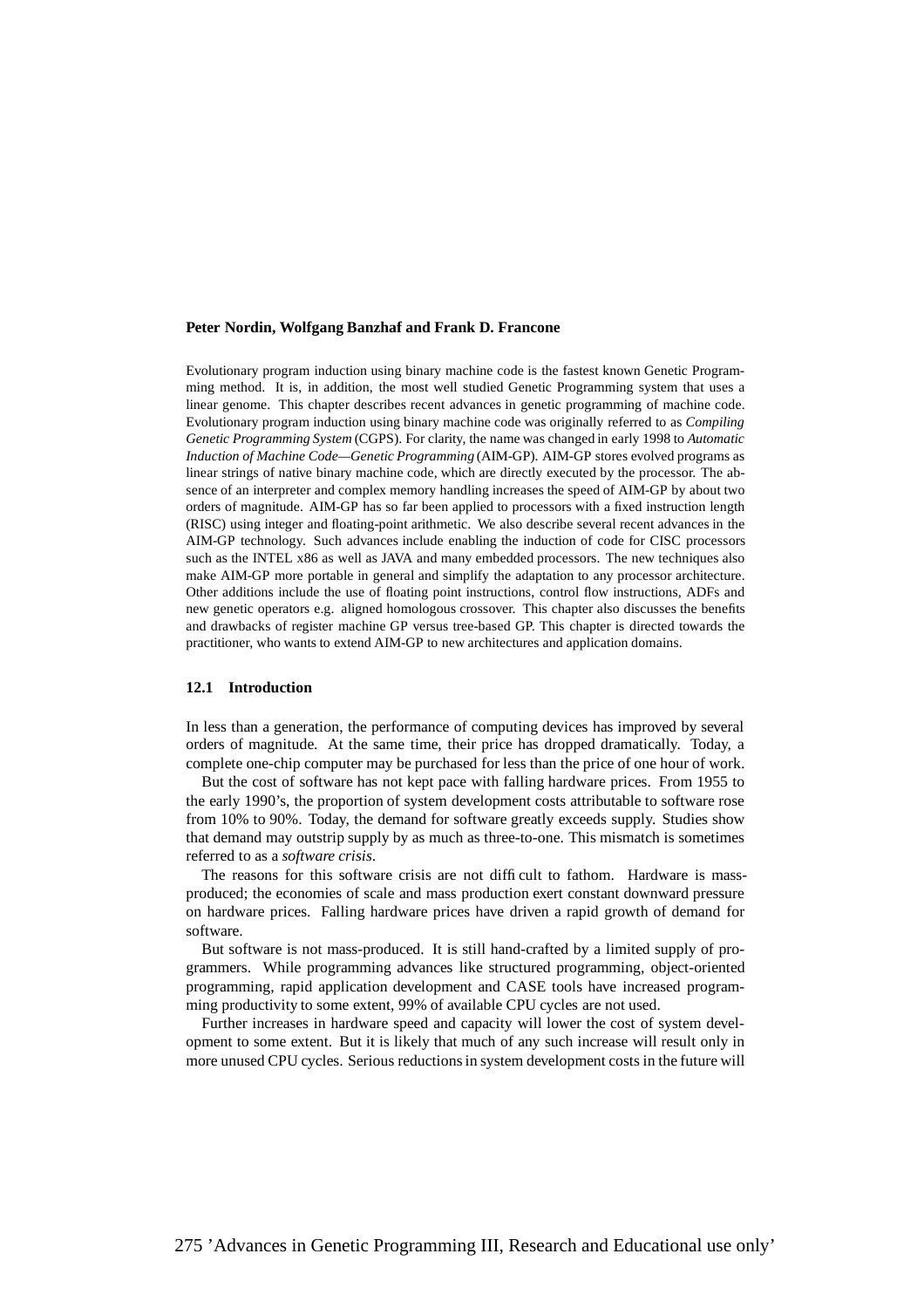likely focus on the largest remaining cost component of system development, software.

One possible approach to the software crisis is to have computers write computer programs, in other words, *automatic programming*. Such an ambitious goal would have been regarded as science fiction as recently as fifteen years ago. But today, there are a number of different approaches to automatic programming extant: Genetic Programming [Koza, 1992; Banzhaf et al., 1998], ADATE [Olsson, 1997], PIPE [Salustowicz et al., 1997] and others. All of these approaches generate computer programs by using CPU cycles instead of human programmers. In a real sense, automatic programming holds the promise that computer programs, like computer hardware, may someday be mass-produced.

But mass-production of computer programs faces significant obstacles. One of the most formidable is, ironically, limitations on available CPU time. Put simply, Genetic Programming and other automatic programming techniques are *very* computationally expensive. AIM-GP (Automatic Induction of Machine Code) addresses this obstacle by evolving programs using direct manipulation of native machine code. Thisresults in a speedup of almost two orders of magnitude over other automatic programming systems.

AIM-GP has been the subject of extensive research and development for several years at the University of Dortmund in Germany and, during that time, has been the subject of many published articles. Originally limited to RISC chips and to a small number of inputs, AIM-GP has recently been extended to CISC environments such as the WINTEL (MS-Windows on Intel) platform and Java byte code. Today, AIM-GP is available on WINTEL machines in the commercial software package, Discipulus<sup> $TM$ </sup>, and in an academic research version for Java byte code.

AIM-GP has also been extended to include many new features such as fbating-point arithmetic, greatly expanded input capabilities, conditional branching, flexible control over the function and terminal set, and an important new genetic operator, Homologous Crossover. These advances make AIM-GP more flexible and portable in general and simplify its adaptation to any processor architecture.

While such additional capabilities are simple to add in a typical Genetic Programming system, they pose a considerably greater challenge in AIM-GP, where all evolved programs must be made up of synctactically correct native machine code. The purpose of this chapter is to report the new techniques that made possible the recent advances in AIM-GP.

# **12.2 Why Evolve Machine Code?**

All commercial computers are built around a CPU that executes native machine code. In fact, every task computers perform, including genetic programming, will in the end be executed as machine code.

It is, of course, possible to perform genetic programming using high-level data structures that represent computer programs. Most Genetic Programming systems, including all treebased systems, represent evolving programs in this manner [Banzhaf et al. 1998, pages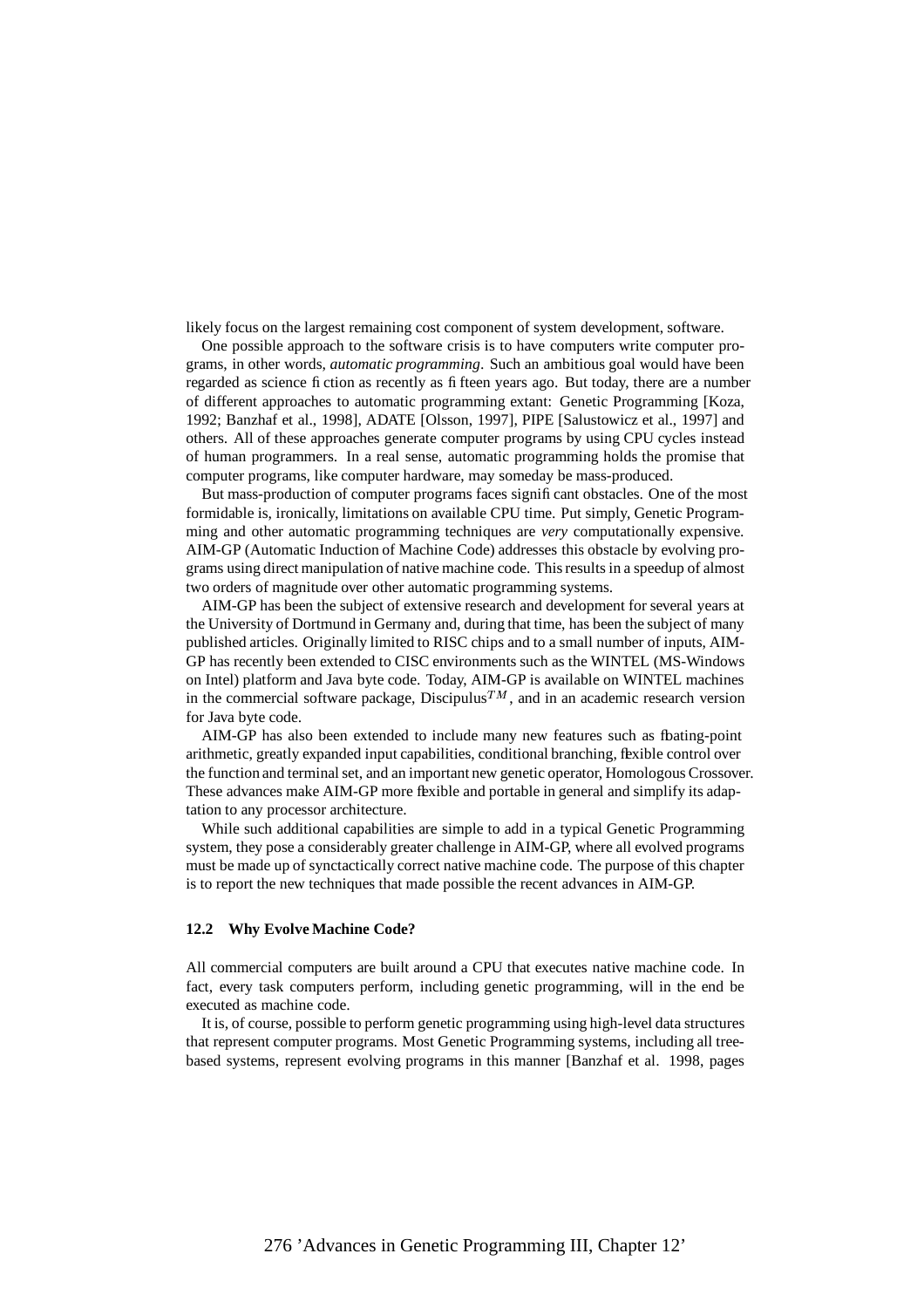

**Figure 12.1** GP using high level data structures



**Figure 12.2** AIM-GP using direct binary manipulation

309-338;Koza 1992; Keith and Martin, 1994]. Figure 12.1 demonstrates this approach. In such systems, high-level data structures that represent programs are converted into machine code at runtime (Step 1). Then, the resulting native machine code is evaluated for fitness (Step 2) This approach provides flexibility. The trade-off is that Step 1 is *very* computationally intensive.

But it is often advantageous evolve machine code directly in Genetic Programming. Figure 12.2 demonstrates the AIM-GP approach. In the direct binary approach of AIM-GP, there is no conversion step. The population of evolving programs is maintained, transformed, and evaluated in native machine code.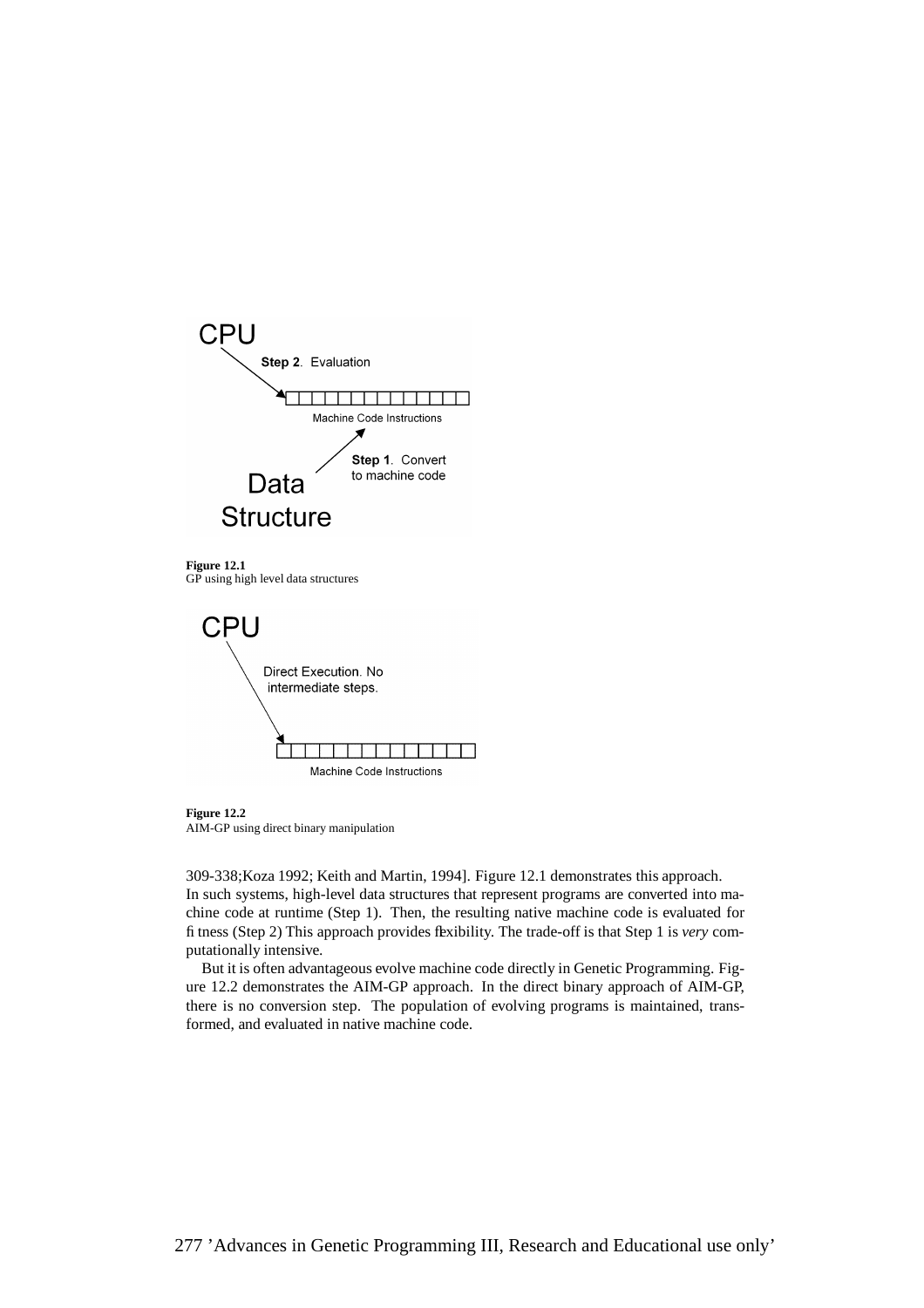# **12.2.1 Advantages of Evolving Machine Code**

In general the reasons for evolving machine code, rather than higher level languages, are similar to the reasons for programming by hand in machine code or assembler. The most important reason for using the direct machine code approach is speed. There are, however, other reasons also to evolve machine code directly:

1. The most efficient optimization is done at the machine code level. This is the lowest level for optimization of a program and it is also where the highest gains are possible. The optimization could be for speed, space or both. Genetic programming could be used to evolve short machine code subroutines with complex dependencies between registers, stack and memory.

2. High level tools could simply be missing for the target processor. This is sometimes the case for processors used for embedded control systems.

3. Machine code is hard to learn, program and master. This may be a matter of taste but it may be easier to let the computer itself evolve small machine code programs rather than writing machine code by hand.

4. Machine code genetic programming is inherently *linear*. That is, both the genome and the phenome are linear. Another reason to use a linear approach is that there is some evidence that the linear structure with side effects may yield a more efficient search for some applications, see section 12.7.

Some of these benefits may be achieved with a traditional tree-based Genetic Programming system evolving using a constrained crossover operator. However, there are additional reasons, in addition to speed, for working with binary machine code:

 A binary machine code system is usually memory efficient compared to a traditional Genetic Programming system. This is partly because knowledge of the program encoding is supplied by the CPU designer in hardware. Hence there is no need to define the language and its interpretation. In addition, the system manipulates the individual as a linear array of op-codes, which is more efficient than the more complex symbolic tree structures used in traditional Genetic Programming systems. Finally, CPU manufacturers have spent thousands of man-years to ensure that machine instruction codes are efficient and compact. Genetic Programming systems that use machine code instructions benefit directly from the manufacturers' optimization efforts.

• Memory consumption is usually more stable during evolution with less need for garbage collection etc. This could be an important property in real time applications.

 The use of machine code ensures that the behavior of the machine is correctly modeled since the same machine is used during fitness evaluation and in the target application.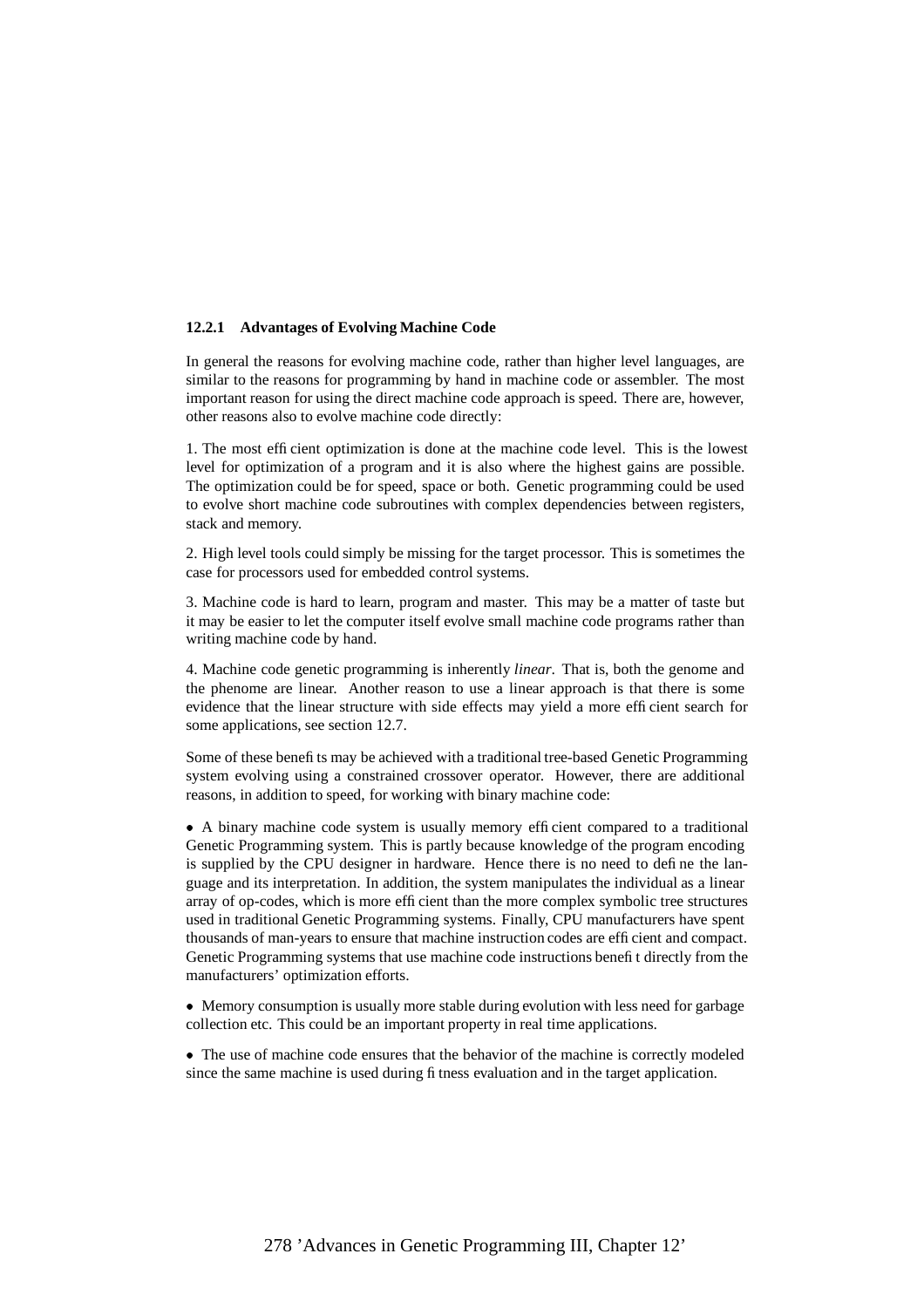On a more abstract level, machine code is the "natural" language of all computers. Higher level languages such as C, Pascal, LISP and even Assembler are all attempts to make it easier for humans to think about programming without having to deal with the complexity of machine code. Traditional genetic programming systems "think" about programming in a manner analogous to higher level computer languages. It may well be that these highlevel, human techniques of thinking about programming are completely unnecessary when a computer is doing the programming. In fact, such higher level constructs may prevent the computer from programming as efficiently as it might.

# **12.3 Why is Binary Manipulation so Fast?**

The approach of direct binary manipulation is between sixty and two-hundred times faster than comparable tree based interpreting systems. A partial explanation for its speed may be found in how an interpreter works.

To evaluate the expression  $x = y + z$  in an interpreting system would normally require at least five different steps:

- 1. Load operand  $y$  from memory (e.g. stack)
- 2. Load operand  $z$  from memory
- 3. Look up symbol "+" in memory and get a function pointer
- 4. Call and execute the addition function
- 5. Store the resulting value  $(x)$  somewhere in memory

It is not difficult to calculate the best performance possible from an interpreting system for this evaluation. A memory operation normally takes at least three clock cycles for the CPU, even when there is a *cache hit*. The three memory operations listed above will, therefore, take nine clock cycles at best. Looking up the function pointer requires another memory access in an ideal hash table which means three additional clock cycles. Calling and executing a function usually takes from six to fifteen additional clock cycles depending on compiler conventions and type of function. All in all, this means that the best performance from an interpreting system for this simple function is about twenty clock cycles.

By way of contrast, Genetic Programming systems that work directly on the binary machine code execute the  $x = y + z$  expression as a single instruction in one (1) clock cycle. AIM-GP should therefore be at least twenty times faster than an interpreting system. In fact, the speedup is by somewhat more than a factor of twenty. The remaining difference in performance is probably due to cache issues. All timing issues on modern CPUs are very sensitive to cache dependencies. Thus, any analysis that assumes cache hits must be viewed as the minimum speedup possible from the AIM-GP approach.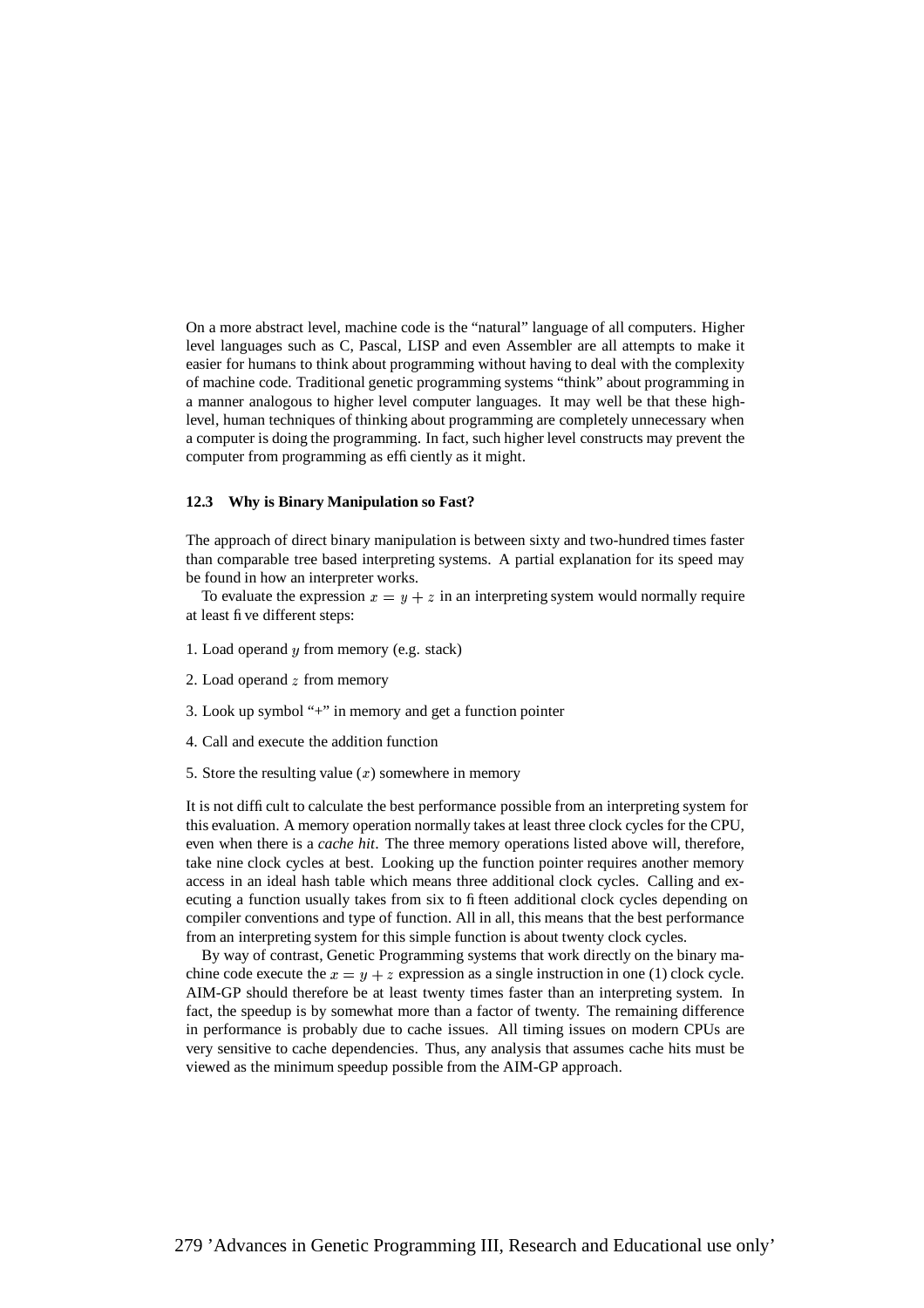



### **12.4 Overview of AIM-GP**

AIM-GP was formerly known as *Compiling Genetic Programming Systems* or *CGPS*. While AIM-GP is the best known system that works in a machine code type environment, there are others such systems. All such systems use a linear representation of the genome in contrast to the common tree-based Genetic Programming representation.

Genetic Programming systems that operate in a machine-code type environment may, in principle, be classified into three categories:

1. Approaches that evolve programs with a small virtual (toy) machine for research purposes [Cramer, 1985][Huelsberger, 1996].

2. Approaches that evolve programs using a simulation of a real machine or with a virtual machine designed for real applications [Crepeau, 1995].

3. Approaches that manipulate the native machine code of a real processor such AIM-GP. This third approach is, of course, the focus of the remainder of this chapter.

AIM-GP may be regarded as a large alphabet genetic algorithm operating on a variablelength, linear string of machine code instructions. Each individual consists of a header, body, footer, return instruction, and buffer. Figure 12.3 shows the structure of an evolved program in AIM-GP: The body contains machine code instructions contained in the terminal set of an AIM-GP run. All genetic operators are applied to the *body* of evolved programs in AIM-GP. For basic details regarding AIM-GP see [Nordin, 1997, Banzhaf et. al., 1998, Section 11.6.2-11.6.3].

AIM-GP evolves *imperative* programs. Imperative programs consist of instructions affecting a *state*. For example, instructions that assign values to variables or operating on the values contained in CPU registers are imperative instructions. Most commercial programming languages, such as C++, Pascal and Fortran, are imperative languages.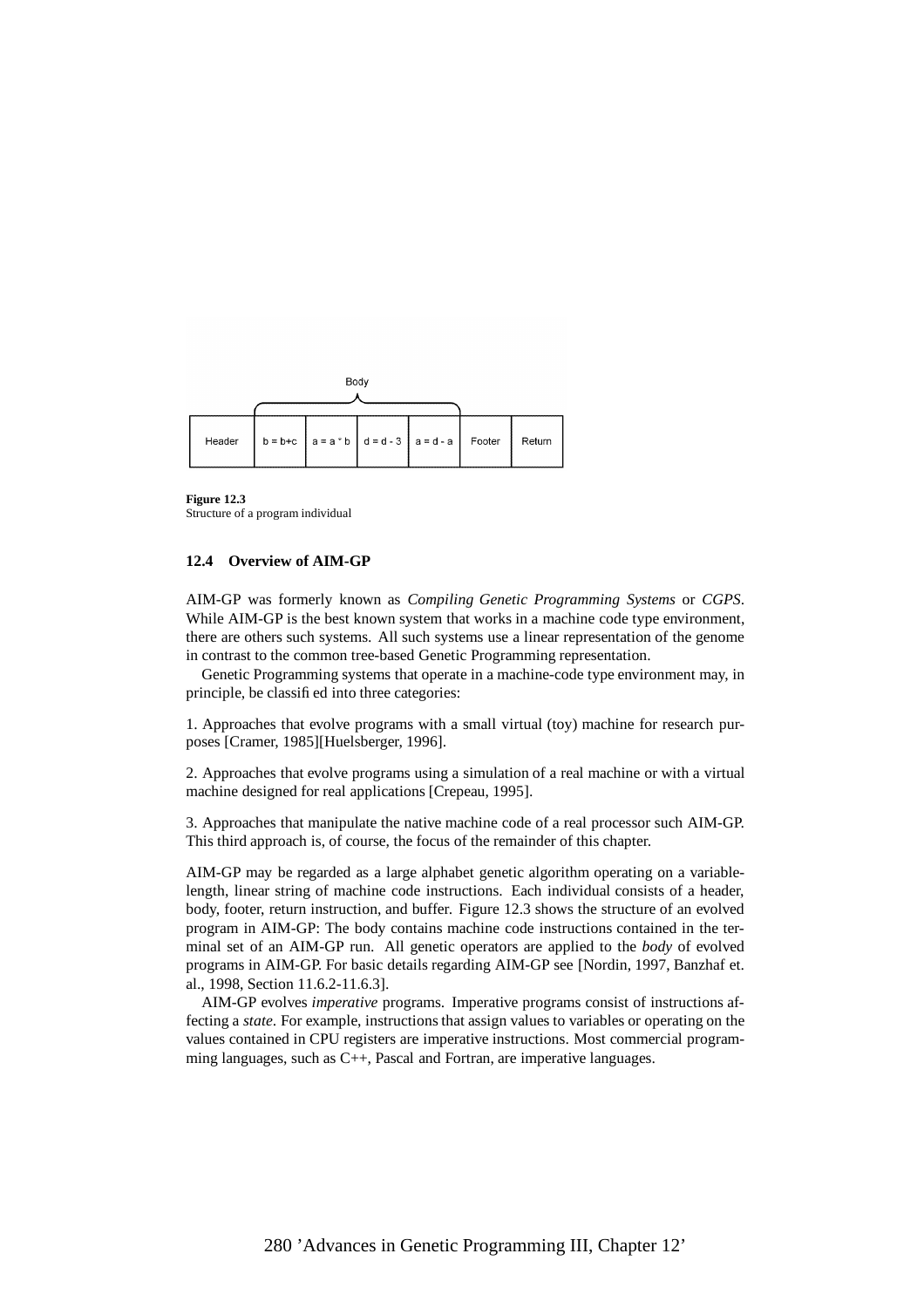



Figure 12.4 is an example of how a sequence of AIM-GP instructions might transform the state of the registers of a hypothetical CPU. By way of contrast, traditional tree based Genetic Programming approaches are often inspired by *functional* programming approaches [Koza 1992]. More recently, there has been a trend in tree based Genetic Programming to view the tree more like a list of imperative instructions operating on state, than a function tree. This includes approaches using memory and *cellular encoding* [Gruau, 1995].

AIM-GP systems are now running on several different platforms and architectures. So far implementations exist for the following platforms using five different processor families:

- SUN-SPARC
- MOTOROLA POWER-PC
- INTEL 80X86
- Sony PlayStation
- Java Bytecode

The POWER-PC, Sony PlayStation and SPARC are all RISC architectures while INTEL 80X86 is a CISC architecture. The POWER-PC version works both on the Macintosh architecture and in a PARSYTEC parallel machine.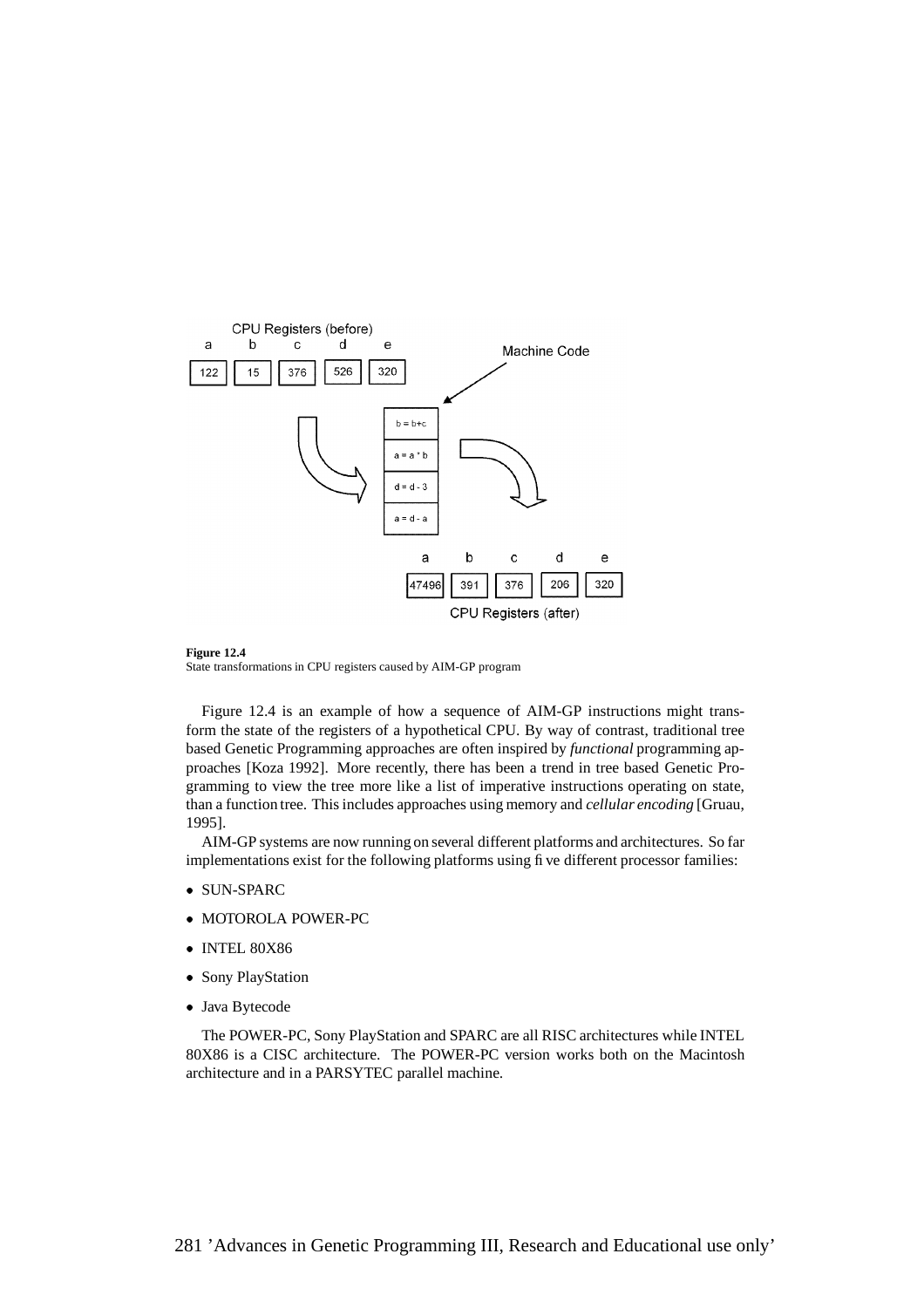Java byte code occupies a spot by itself. It has a handful of instructions longer than a byte. So it could be seen as a CISC architecture even though it is possible to implement powerful systems using only the instructions of the fixed one-byte size. Furthermore, when running on the Java Virtual Machine, Java byte code is not precisely native machine code although it bears many similarities.

# **12.5 Making Machine Code Genetic Programming Work on CISC Processors**

Many of the additions to AIM-GP reported here are the result of porting AIM-GP to CISC architectures. In particular, Instruction Blocks and Instruction Annotation made the transition straightforward and flexible.

# **12.5.1 The Importance of Extending AIM-GP to CISC Processors**

The first AIM-GP systems was only able to evolve programs for *reduced instruction set computer* (RISC) architectures. A RISC processor has instructions of *equal length* and a relatively simple instruction grammar. By way of contrast, a CISC (Complex Instruction Set Computer) has instructions of varying length and, for lack of a better term, a messier instruction syntax.

The *PC de-facto-standard* is built on CISC and so are also many computers used for embedded applications. Other commonly-used computer architectures operate with variable length instructions, for example, the Motorola 68XXX and to some extent Java byte code. Being able to handle CISC processors is important for any Genetic Programming paradigm.

In addition to making AIM-GP work on the most common computer architectures, CISC processors also have large instruction sets with many special instructions. These special instructions are very useful in extending the capabilities of binary machine code induction systems like AIM-GP. For example, the INTEL X86 has a set of powerful string and loop instructions, which are never found on RISC machines:

 CMPS/CMPSB/CMPSW/CMPSD–Compare String Operands. These instructions can be used to compare strings for example in text search applications.

• STOS/STOSB/STOSW/STOSD Store String, LODS/LODSB/LODSW/LODSD Load String and MOVS/MOVSB/MOVSW/MOVSD–Move Data from String to String. Can be used when copying strings for instance in text data mining.

 LOOP/LOOP cc–Loop instructions allows for very compact and efficient loop constructs.

These single, powerful instructions, available only in CISC architectures, are important because such single instructions, when included in the function set, perform the same role as an external function call in a less complex and much faster manner.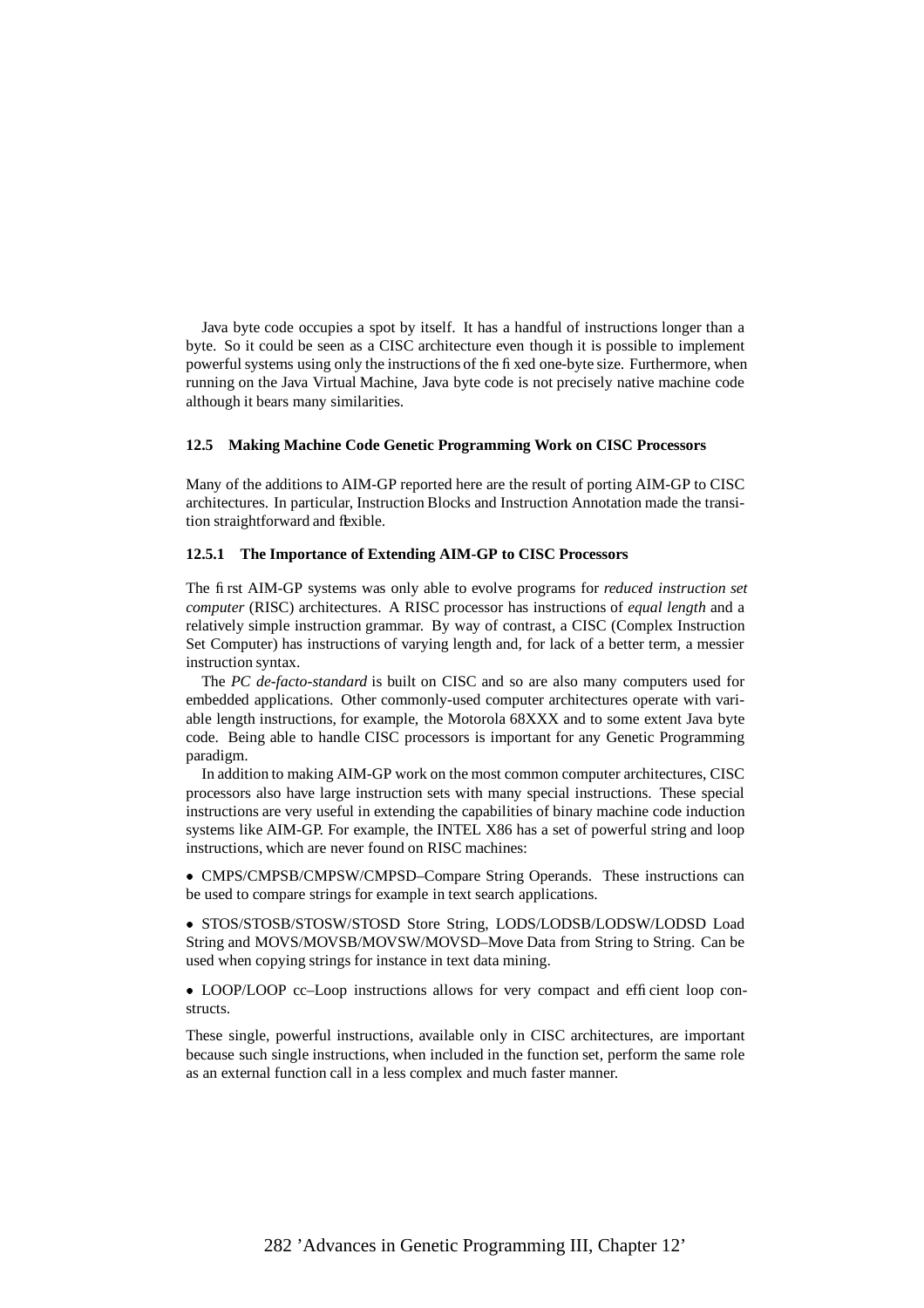#### **12.5.2 Challenges in Moving AIM-GP to CISC Processors**

Moving AIM-GP to CISC processors posed some real technical problems. Most approaches to AIM-GP perform crossover and mutation directly on the native machine code. It is easy to find where you are in RISC machine code since all instructions are the same length. Thus, if you know where the evolved program begins, you can easily find the instruction boundaries during crossover and mutation. For example, where all instructions are 32 bits long, the programmer always knows that a new instruction begins every 4 bytes.

CISC instructions are completely different. One encounters instructions that are 8 bits, 16 bits, 24 bits, 32 bits and more in length. Finding the instruction boundaries requires the programmer either to parse the entire evolved program to locate the instruction boundaries or to maintain information about program structure. Discipulus<sup>TM</sup> (the commercial version of AIM-GP) maintains that information both implicitly (with Instruction Blocks) and explicitly (with Instruction Annotations). The next two sections of this chapter describe these innovations.

# **12.5.3 Instruction Blocks**

To perform crossover and mutation in AIM-GP, we must know where the boundaries between instructions reside. Locating these boundaries can be difficult in CISC programs because of the variable instruction lengths. Figure 12.5 represents an evolved program comprised of variable length CISC instructions:

In Discipulus<sup>TM</sup>, we imposed order on this scheme by combining one or more variable length instructions into fixed length *Instruction Blocks*. For example, in one scheme, we might fix the Instruction Block length at 32 bits. Each Instruction Block may contain any combination of instructions that are, taken together, 32 bits in length. Various examples of four different ways to put together an Instruction Block are illustrated in Figure 12.5. The Instruction Blocks may also contain NOPs (No Operation Instructions).

After grouping CISC instructions into Instruction Blocks, an Evolved program may be represented as in Figure 12.7:

#### *Crossover With Instruction Blocks*

The fixed length Instruction Blocks shown in Figure 12.7 simplify the crossover operator and memory management. They also make itstraightforward to use new crossover methods such as aligned (homologous) crossover, as seen below Section 12.6.3.

Crossover with fixed length Instruction Blocks works only on the boundaries of the instruction blocks. This allows crossover to calculate and access each crossover point directly as shown in Figure 12.8. The size of the Instruction Blocks may be a settable parameter. In that case, the block size must be set so that the largest instruction used will fit in the block. However it should be small enough to allow the crossover operator to do useful recombination.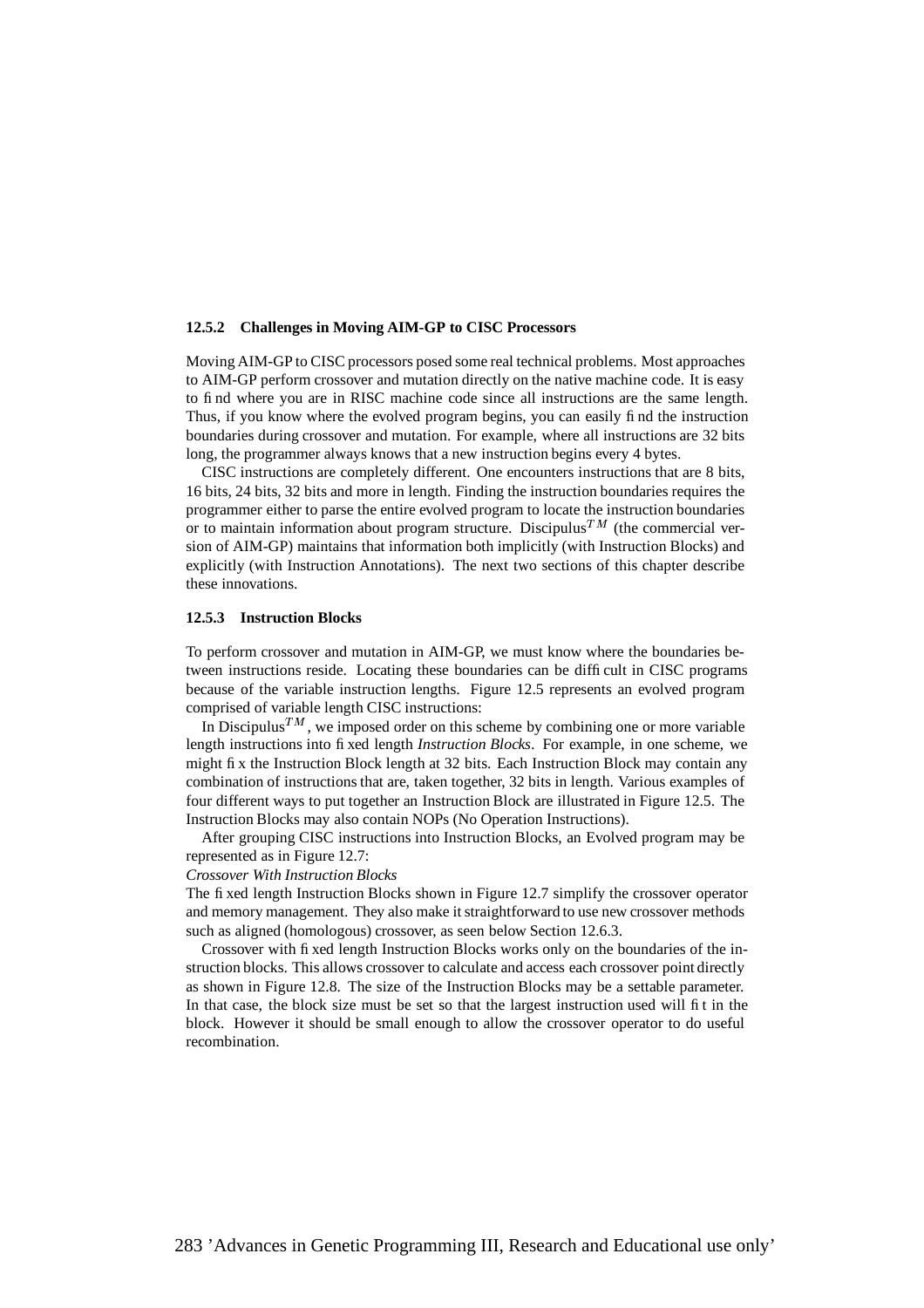

**Figure 12.5** Four different 32 bit Instruction Blocks



**Figure 12.6** CISC AIM-GP evolved program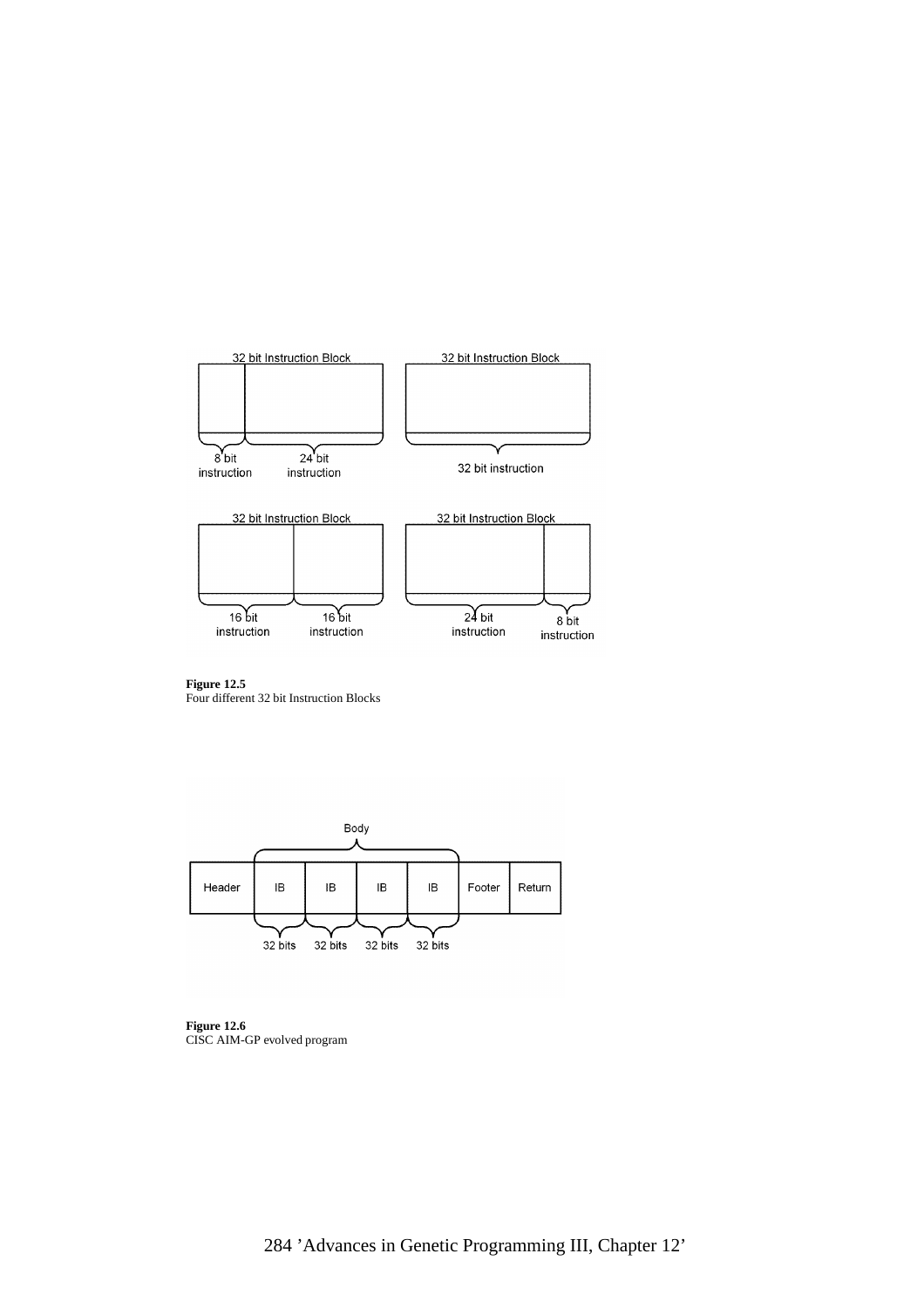

OFFSPRING PROGAMS



**Figure 12.7**

The Crossover Operator Using Instruction





Blocks CISC AIM-GP evolved program with Instruction Blocks (*IB*)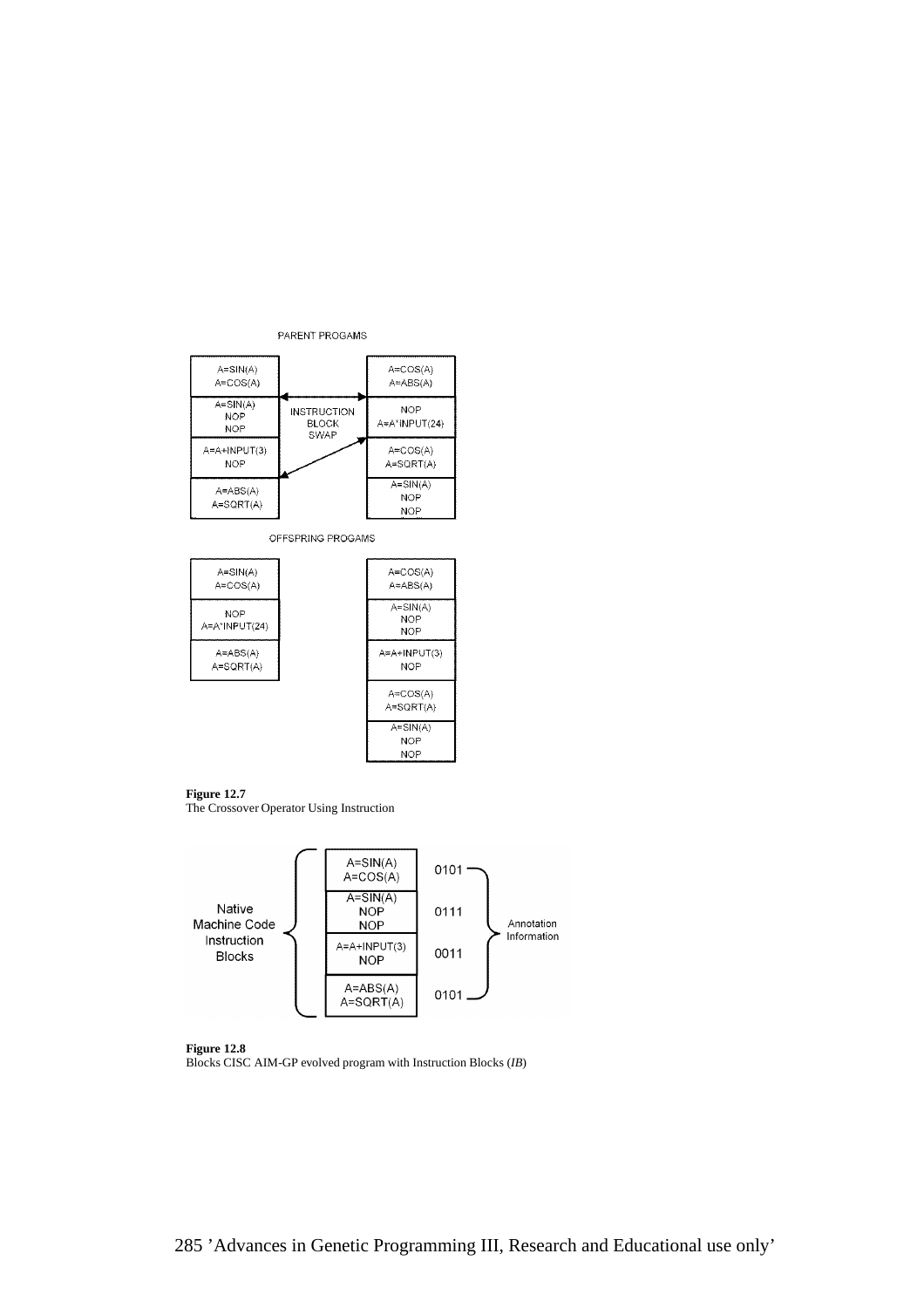### *Mutation With Instruction Blocks*

As noted above, the crossover operator works blindly *in between* the blocks. On the other hand, mutation operates inside the Instruction Blocks. Discipulus  $^{TM}$  implements three different types of mutation:

 *Block Mutation* replaces an existing Instruction Block with a new, randomly-generated Instruction Block.

 *Instruction Mutation* replaces a single instruction (inside of an Instruction Block) with a new, randomly-generated instruction.

 *Data Mutation*replaces one of the operands of a single instruction with another, randomlygenerated operand.

# **12.5.4 Instruction Annotations**

To perform Instruction Mutation or Data Mutation, AIM-GP operates inside the Instruction Blocks. Because there may be more than one instruction within an Instruction Block, the mutation operator needs to know where the boundaries of instructions reside. There are two ways to do this:

 The point where one instruction finishes and another one begins may be determined by *decompiling* the binary code and determining the length of each instruction from a lookup table.

 The simpler way is to add extra information to each instruction in a separate array. This *annotation array* gives information about the position of instruction boundaries within an Instruction Block. The annotation information is a short binary string. Each binary digit corresponds to a *byte* in the block. If the binary digit is a 1 then a new instruction starts in this byte. If the binary digit is  $0$  then the previous instruction continues in this byte, see Figure 12.9.

When evolving Java byte code, annotation information is very useful. The Java virtual machine is a stack machine. *Current stack depth* is an example of annotation information kept with every instruction in our Java AIM-GP approach. We have also used annotation information to keep track of jump offsets in the Java system.

A word of caution is in order. If too much annotation information is used then the system probably contains a *compiler* translating annotation information into an executable. If this is the case then manipulating binary code might not be worth the extra complexity. So, there is a trade-off between annotation information, expressiveness and efficiency.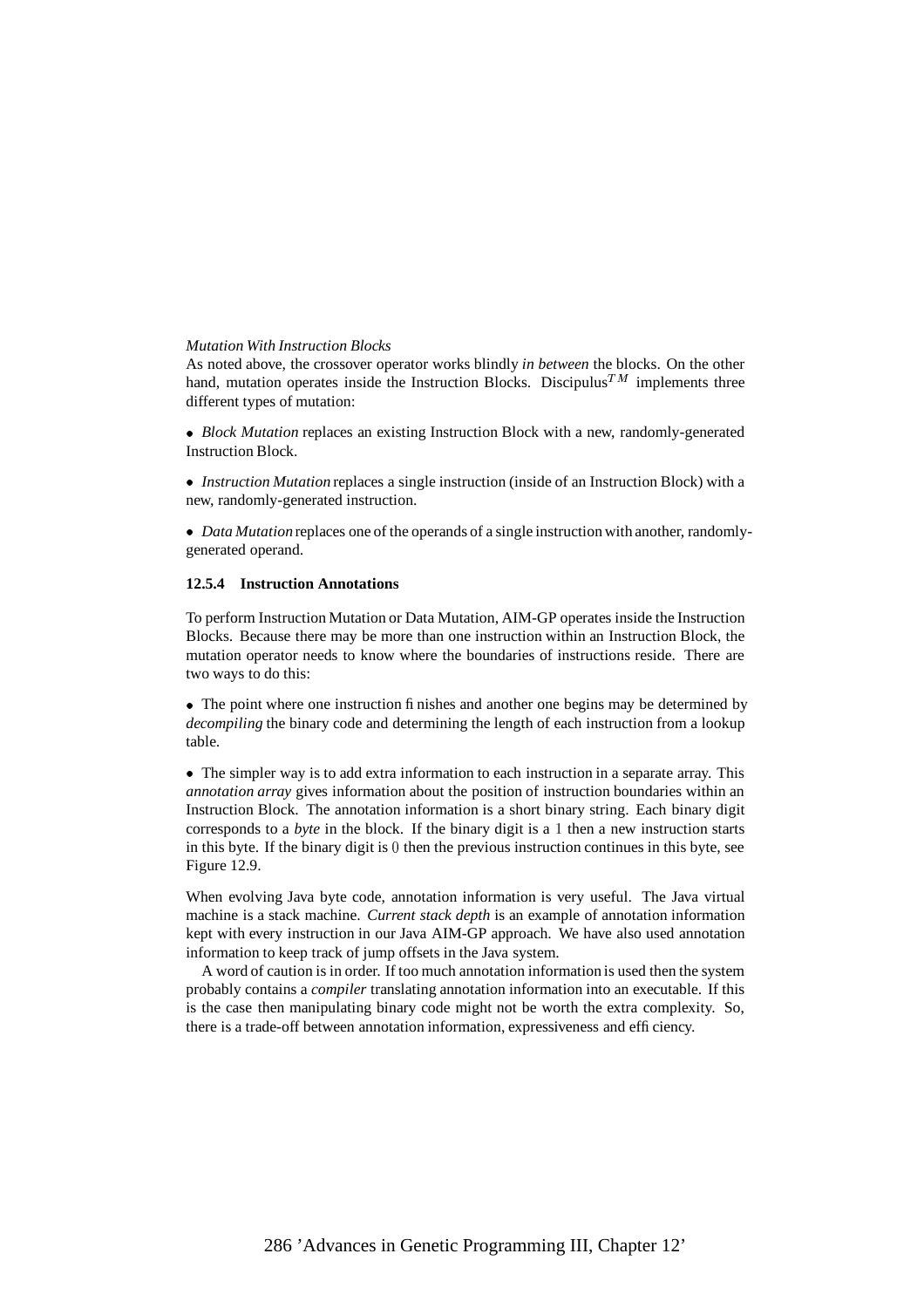



**Figure 12.9**

 $A = SQRT(A)$ 

The homologous crossover operator with blocks

# **12.5.5 The Benefits of "Glue"**

Both Instruction Blocks and Instruction Annotations are different ways to *glue* multiple instructions together into functional groupings. Instruction Blocks comprise implicit *glue* because their constant length is recognized by the crossover operator. Instruction Annotations may be used as explicit *glue*, delineating the start of compound instructions. Such glued instructions are very useful since they can be seen as small and very efficient userdefined functions. Compound instructions are also useful for special tricks such as ADFs, jumps and string manipulation.

**NOP** 

Glued instructions also have benefits for applications on RISC architectures. In particular, the ability to glue instructions together can yield more efficient constructs than using functions calls for the same feature. Previously, special *leaf functions calls* in assembler, were used for user-defined-functions, ADFs, and protected functions [Nordin 1997]. How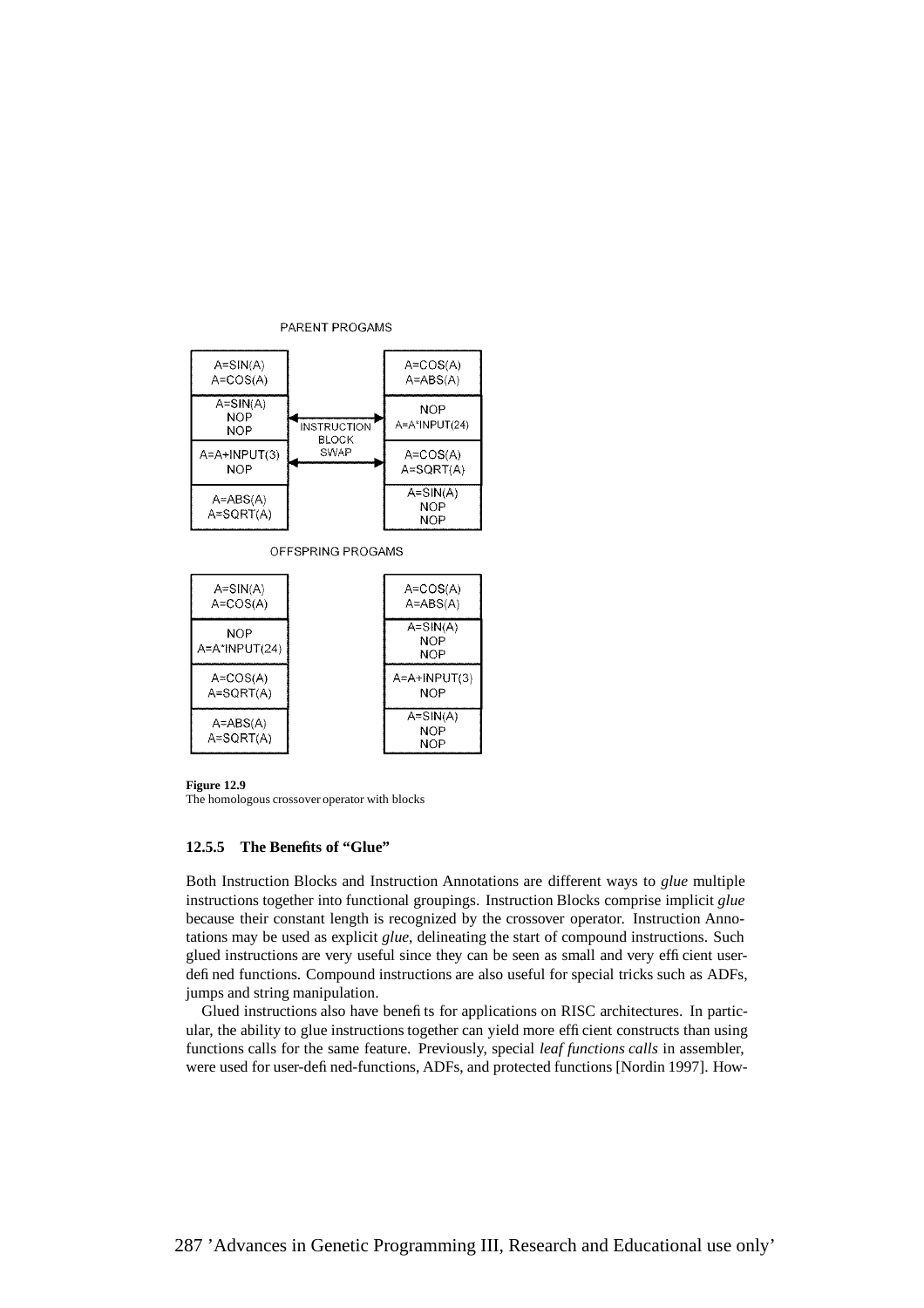ever, a good deal of overhead is involved in a function call and it is also a more complex solution. A glued block does the same job and is usually more efficient than using function calls.

Finally, glued instructions held together in Instruction Blocks also appear to assist the Genetic Programming algorithm by making it easy to protect real *building blocks* against crossover. One building block observed by the authors that evolves repeatedly is a block comprised of an absolute value instruction followed by a square root instruction. Of course, the absolute value ensures that the square root function (which only accepts positive numbers) will return a number and not an error symbol. A block consisting of these two instructions is nothing but a protected function that evolves spontaneously through mutation over-and-over in AIM-GP runs that have Instruction Blocks.

### **12.6 Other AIM-GP Innovations**

A number of other additions to the AIM-GP architecture are of note and are detailed in this section.

# **12.6.1 Memory Access and Large Input Sets**

A CISC processor usually has fewer registers than a RISC processor. The CPU compensates for this by more efficient instructions for mixing values in memory with register operations. Such operations can be especially efficient if the *cache* is aligned. In that case, these operations are almost as fast as a register-to-register operation.

Previously, with the RISC approach, the maximum number of inputs available in AIM-GP systems was around fourteen variables. The fast and convenient memory access available on CISC machines makes it easy to expand the number of inputs efficiently. Currently Discipulus<sup>TM</sup> may use up to sixty-four inputs although that number may be easily increased.

AIM-GP has with this version been used for data mining applications with wide input sets consisting of 40 columns or more. In such applications Genetic Programming seems to work well without any specific external *variable selection algorithm*. Instead Genetic Programming does an excellent job selecting relevant input columns and omitting irrelevant inputs from the resulting program.

## **12.6.2 Decompilation**

Evolved machine code can be disassembled into compilable C-code. Decompilation is very useful for platform portability of the evolved programs. In Discipulus<sup>TM</sup> we decompile to ANSI C programs. As a result, the decompiled programs may be compiled directly to most processors for which a C compiler is available.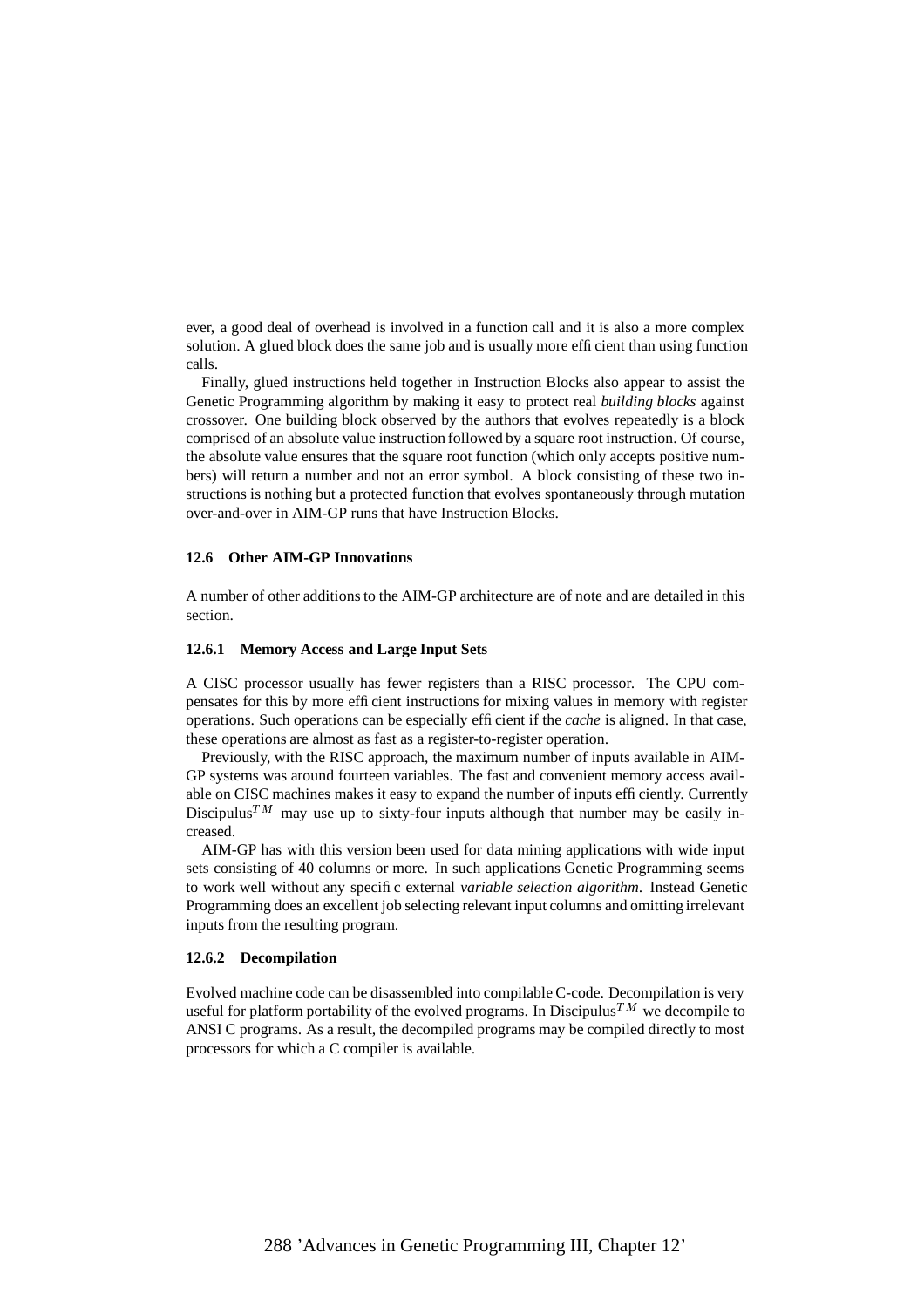The example below is a decompiled evolved program from Disciplus<sup>TM</sup>. Even though this programs was evolved on a Pentium machine, the decompilation converts register and memory references in the machine code into values that may be used by most processors.

It this example, the  $f$  array in the program below, stands for the eight FPU registers available in the Pentium FPU while the  $v$  array represents the array of input values. Thus, the instruction  $f[0]$  =  $v[27]$  means that register 0 should be assigned the value of input number 27 multiplied by the preexisting value in register 0.

```
#define LOG2(x) ((float) (log(x)/log(2)))
#define LOG10(x) ((float) log10(x))
#define LOG_E(x) ((float) log(x))
#define PI 3.14159265359
#define E 2.718281828459
float DiscipulusCFunction(float v[])
{
 double f[8];
 double tmp = 0;
 f[1]=f[2]=f[3]=f[4]=f[5]=f[6]=f[7]=0;f[0]=v[0];10: f[0]-=f[0];f[0]*=f[0];11: f[0]-0.5;12: tmp=f[1]; f[1]=f[0]; f[0]=tmp;f[0]-=f[0];
 l3: f[0]*=f[0];
 14: f[0]+=f[0];f[0]=fabs(f[0]);15: tmp=f[0]; f[0]=f[0]; f[0]=tmp;f[0]*=f[0];16: f[0]*=0;17: f[0]-=0.5;18: f[0]*=v[27];19: f[0]*=f[0];110: f[0]*=v[32];
 111: f[0]*=v[4];
 l12: f[0]+=f[1];
 l13: f[0]+=f[0];
 f[0]=fabs(f[0]);l14: f[0]-=f[1];
 f[0] += f[1];l15: f[0]*=v[61];
 l16:
```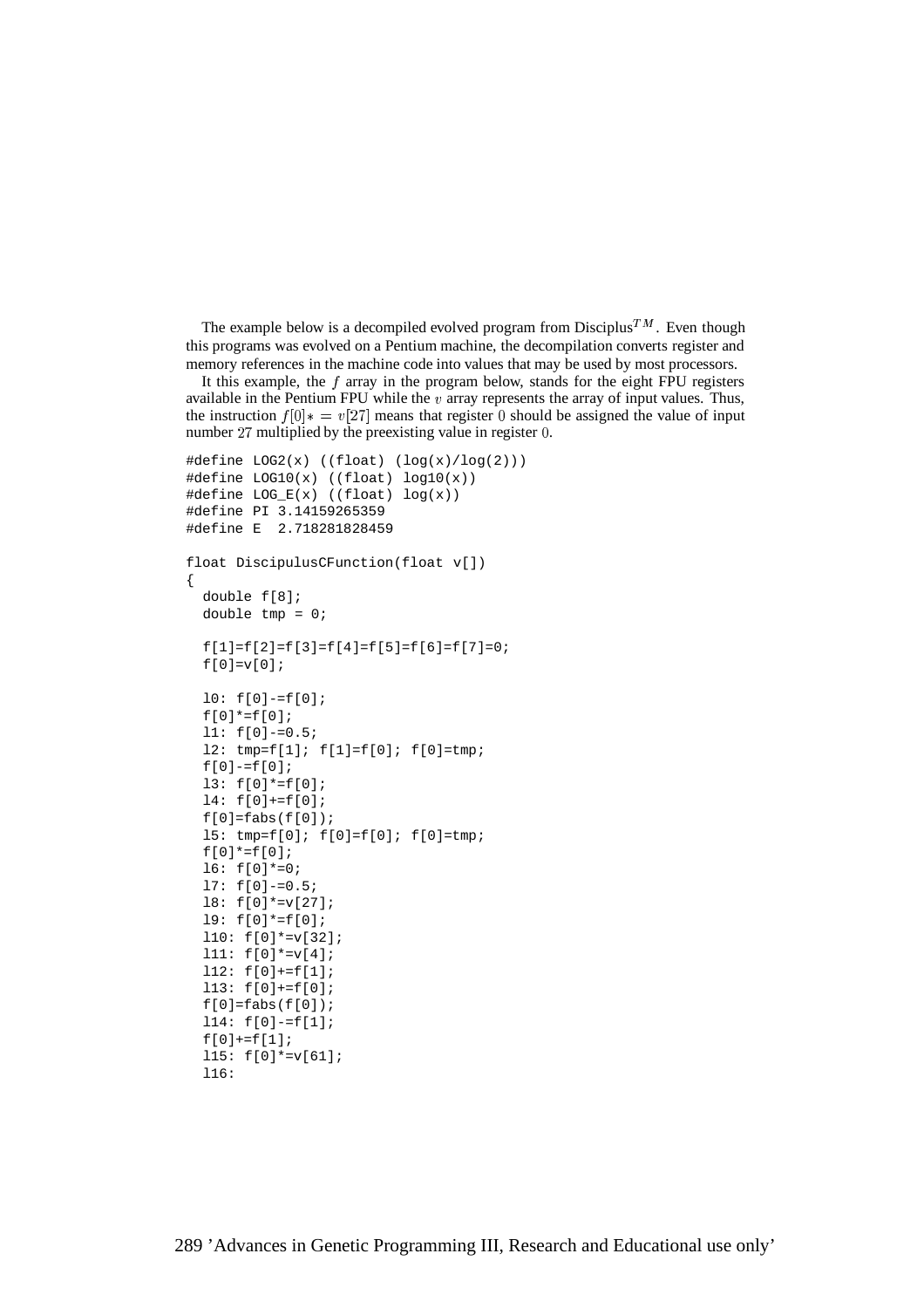### **12.6.3 Homologous Crossover**

One of the principal criticisms of standard Genetic Programming is that the crossover operator is too *brutal*. It performs crossover by exchanging any sub-tree regardless of the context in which the sub-tree operated. The standard crossover operator exchanges subtrees with such little selectivity that crossover could be argued to be more of a mutation operator and Genetic Programming more like a hill-climbing algorithm with a population than a system working with recombination [Banzhaf et al. 1998, pages 143-173]. The same argument can be made regarding the usual two-point string crossover in AIM-GP [Nordin 1997].

Natural crossover does not usually exchange *apples* and *pies*. Foot-genes are rarely crossed-over with nose-genes. In natural crossover, the DNA of the parents are aligned before a crossover takes place. This makes it likely that genes describing similar features will be exchanged during sexual recombination. Thus, biological crossover is *homologous* [Banzhaf et al., 1998, pages 48-54].

In nature, most crossover events are successful. That is, they result in viable offspring. This is in sharp contrast to Genetic Programming crossover, where 75% of the crossover events are what would be termed in biology *lethal*.

*Homologous Crossover Mechanism.* AIM-GP now contains a mechanism for crossover that fits the medium of Genetic Programming and that may achieve results similar to homologous crossover in nature. In nature, homologous crossover works as follows:

Two parents have a child that combines some of the genomes of each parent.

 The natural exchange is strongly biased toward experimenting with features exchanging very similar chunks of the genome, specific genes performing specific functions, that have *small* variations among them, e.g., red eyes would be exchanged against green eyes, but not against a poor immune system.

Homologous crossover exchanges blocks at the same position in the genome allowing certain meaning to be developed at certain loci in the genome. Homologous crossover can be seen as an emergent implicit grammar where each position, *loci*, represents a certain *type of feature* in many ways similar to how *grammar based GP* systems work [Banzhaf et. al. 1997]. *Homologous Crossover Effects.* The authors have noted several effects of making the homologous crossover operator the dominant crossover operator. They are:

Significant and consistent improvement in search performance.

 Less *bloat* or code growth. This makes sense if bloat is partly seen as a defense against the destructive effects of crossover. A reasonable hypothesisisthat the homologous crossover exchanging blocks at the same position will be less destructive after some initial stabilizing of features at loci.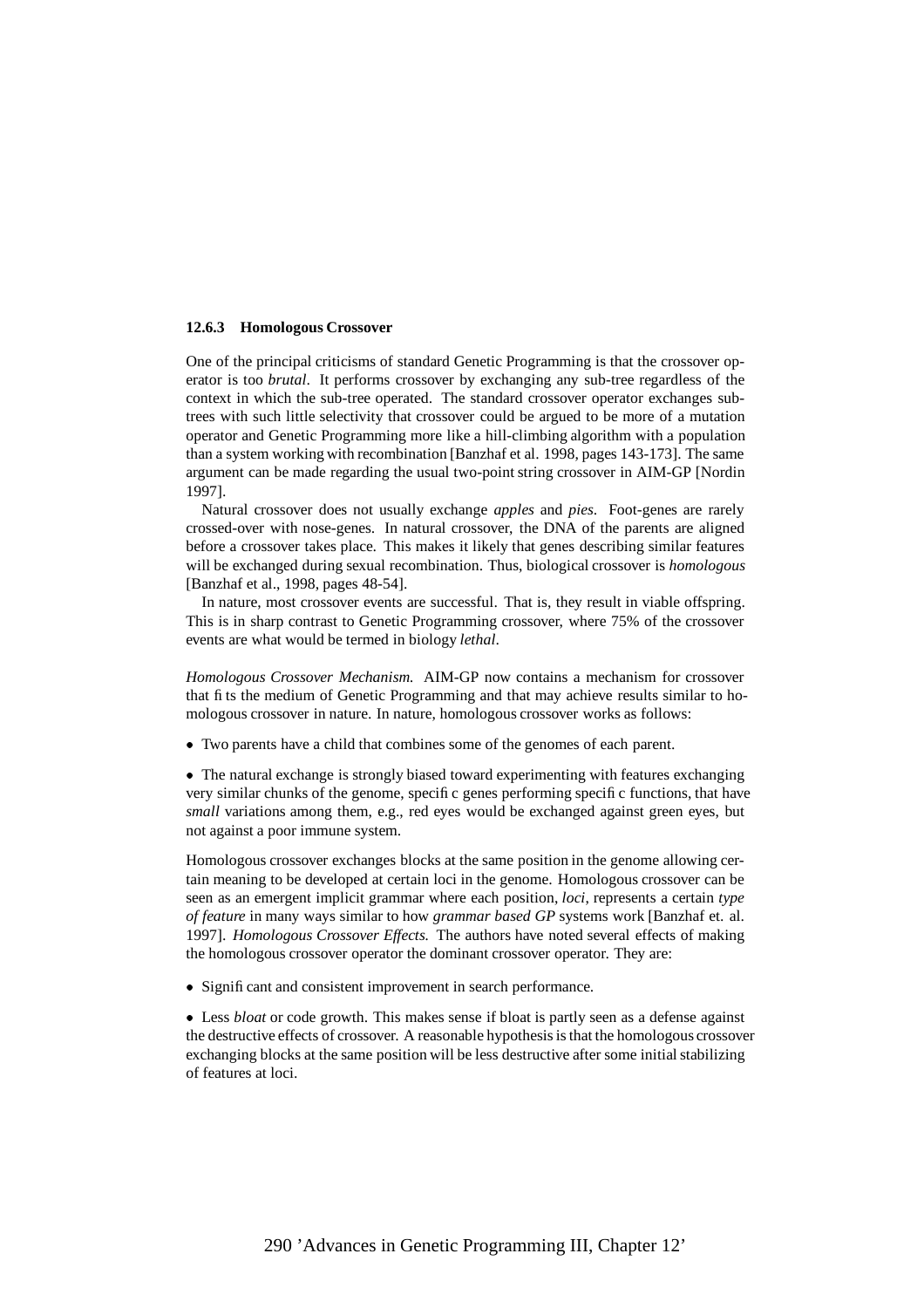• Implementation efficiency. The execution of the evolved programs is so fast in AIM-GP that even the time to perform crossover becomes significant (20%). Homologous crossover is faster than standard crossover since it exchanges segments with the same size. Therefore, no blocks of machine code need to be shifted forward or back.

*Tree Based Homologous Crossover.* Homologous crossover is easy to formulate and implement in a linear imperative system such as AIM-GP since two evolved programs can be aligned in a manner analogous to DNA crossover in nature. With tree based systems it is not as easy to find a natural way to align the two parents. However, so-called *one-point crossover* is a very interesting development in tree-based Genetic Programming that, we speculate, may act in a manner similar to linear homologous crossover [Poli and Langdon, 1998]. In one-point crossover, the nodes of the two parents are traversed to identify nodes with the same position and shape (arity). In this way, the trees can be partly aligned.

Such a tree based system has an interesting property in that it allows the insertion of a sub-trees of any size without violating alignment. This is not as easy in a linear system such as DNA or AIM-GP. The only way to achieve the same effect in AIM-GP is to use *ADFs*. Using ADFs allows the homologousinsertion of a block calling an ADF with arbitrary size, see Section 12.6.5. A mechanism like this is important since a new individual with very different alignment will have severe difficulties surviving in a population with a majority of differently aligned individuals. In this way alignment can be seen as a kind of speciation.

# **12.6.4 Floating Point Arithmetic**

Many conventional Genetic Programming systems operate with fbating-point arithmetic. Until recently, AIM-GP has used the ALU (Integer and Logic Unit). However, fbatingpoint arithmetic has many benefits. One of them is access to efficient hardware, which implements common mathematical functions such as SIN, COS, TAN, ATN, SQRT, LN, LOG, ABS, EXP etc. as single machine code instructions. There are also a dozen well-used constants, such as PI, available.

Another substantial benefit of fbating-point representations is portability of evolved code. All fbating-point units adhere to a common standard about how to represent numbers and how certain functions (such as rounding) should be performed. The standard also describes what to do with exceptions (e.g. division by zero). All fbating-point exceptions are well-defined and result in an error symbol (for instance INF) being placed into the result register. This causes fewer problems with protected functions because execution continues with the symbol in the register. When the function returns the symbol, this can be detected outside the evolved program and punished by a poor fitness evaluation.

Processor manufacturers have recently discovered the benefits of *conditional loads* in the FPU. Such instructions loads a value into a register if a certain condition holds. The calculation following the conditional load can then take very different paths depending on if the value was loaded or not. This way the instruction works as an efficient single instruction *if-statement*.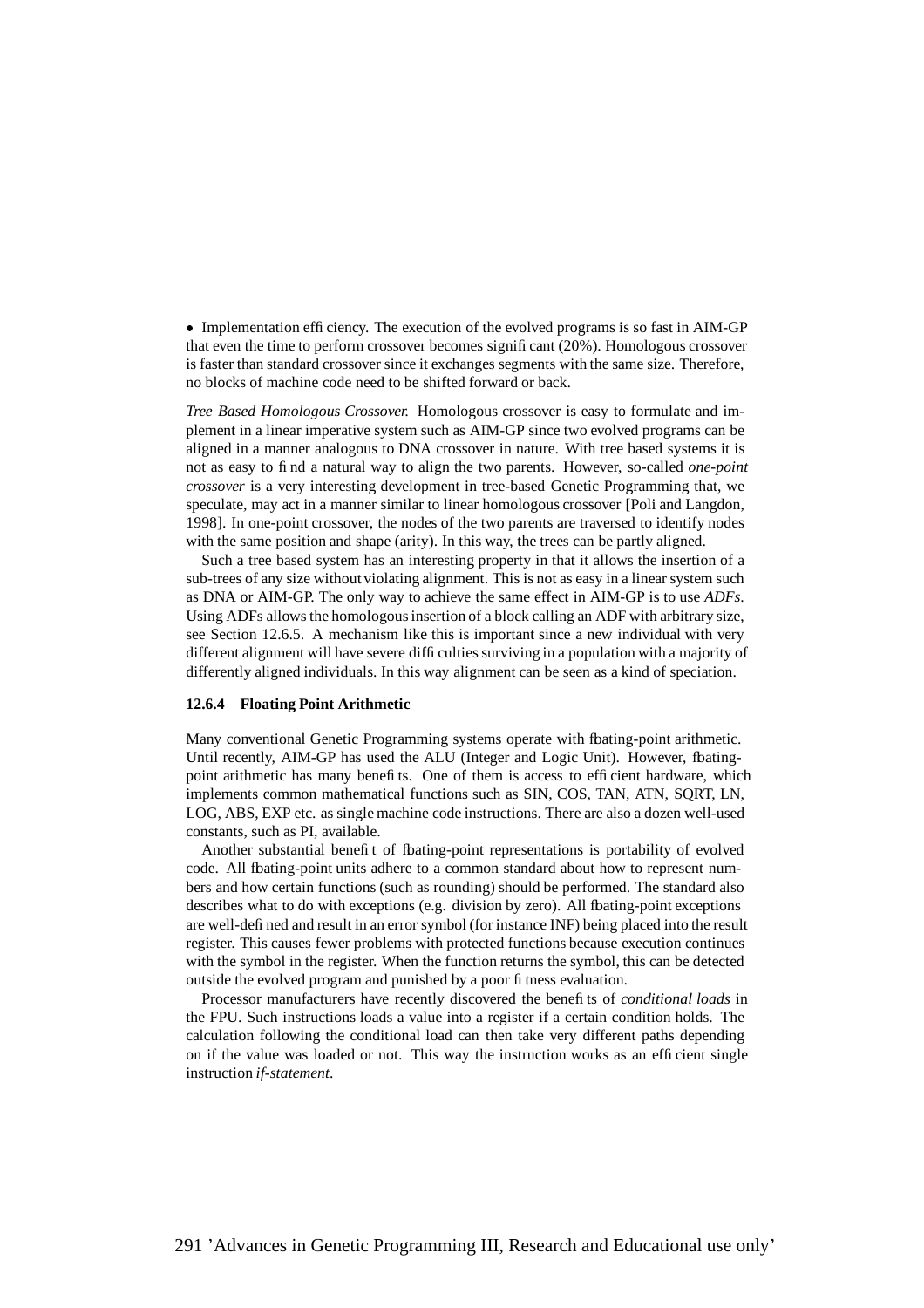Even if floating point processors have many powerful new instructions, it is still important to select instructions with care. For instance the FPU of the INTEL processor has eight registers organized as a stack. But stack type instructions cause some problems in evolution. Best results in evolution have to date been obtained by omitting instructions that push or pop the stack. Instead it is more efficient to use the FPU registers as normal registers machine registers and load input directly into them.

Constants are more difficult to implement in AIM-GP fbating point systems than in integer based systems. In integer systems there are *immediate data* available as part of the instructions. These immediate data may be used as constants in the individual and mutated to explore the search space of integer constants during evolution. In the fbating-point instruction set, there are no constants in the instruction format. Instead constants must be initialized at the beginning of a run and then, during the run, loaded from memory much like the input variables.

Another possible feature when using CISC processors and floating-point units is the ability to use multiple outputs. The transfer of a function's result on a CISC fbating-point application is communicated through memory. This technique enables the use of multiple outputs by assignment of memory in the individual. In principle there is no limit on the number of items in the output vector. A multiple output system is important in for instance control applications where it is desirable to control for instance several motors and servos.

### **12.6.5 Automatically Defined Functions**

Even though the value of ADFs has been questioned in a register machine approach such as AIM-GP (see Section 12.7 below), it may have benefits in connection with homologous crossover. Previously ADFs have been implemented by calling a special subfuncion, a *leaf function*, which then in turn calls one of a fixed number of ADFs in the individual, see Figure 12.10. The reason for having an extra function in-between is that necessary boundary checks can be made in the leaf functions. Calling a function represents a considerable overhead. ADFs can be implemented more elegantly with blocks.

We need two blocks to realize ADFs. One block containing a  $\it{call}$  and one containing a  $return$  instructions. These blocks are then arbitrarily inserted into the individual. To work properly during evolution there must be control instructions in these blocks that check that there is no stack underflow or stack overflow. (The allowed calling depth need only be a few levels.) The blocks are initialised to call forward 5 or 10 blocks. A second check (also within the instruction blocks) is therefore needed to make sure that no call is made past the boundary of the individual. In this way no special ADF structure in the individual is necessary. Instead the subroutines are chaotically intermixed in a single individual. The benefits are a larger freedom for the system to control how many ADF's will be used and in what way. The block approach is also faster since multiple function calls are eliminated.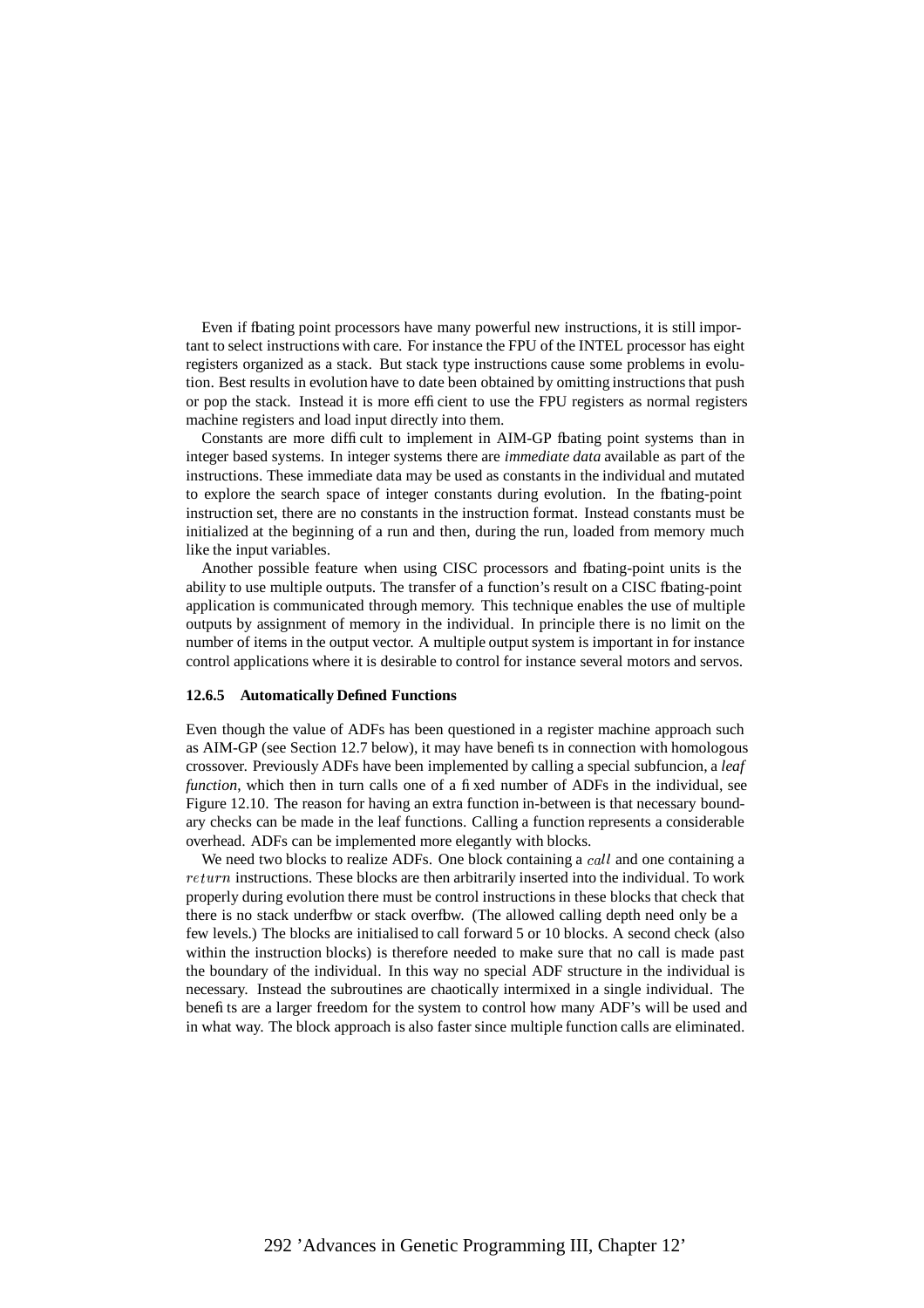



The structure of a population consisting of individuals with two ADF parts and a main part in AIM-GP

# **12.7 AIM-GP and Tree–Based GP**

The greatest advantage of AIM-GP is the considerable speed enhancement compared to an interpreting system, as discussed above. An interesting question is whether the performance of the register machine system is comparable on a *per-generation or per-evaluation basis*.

AIM-GP has possible advantages over Tree based Genetic Programming other than speed. Consider that a four line program in machine language may look like this:

- $(1)$   $x=x-1$
- $(2)$   $y=x*x$
- (3) x=x\*y
- $(4)$   $y=x+y$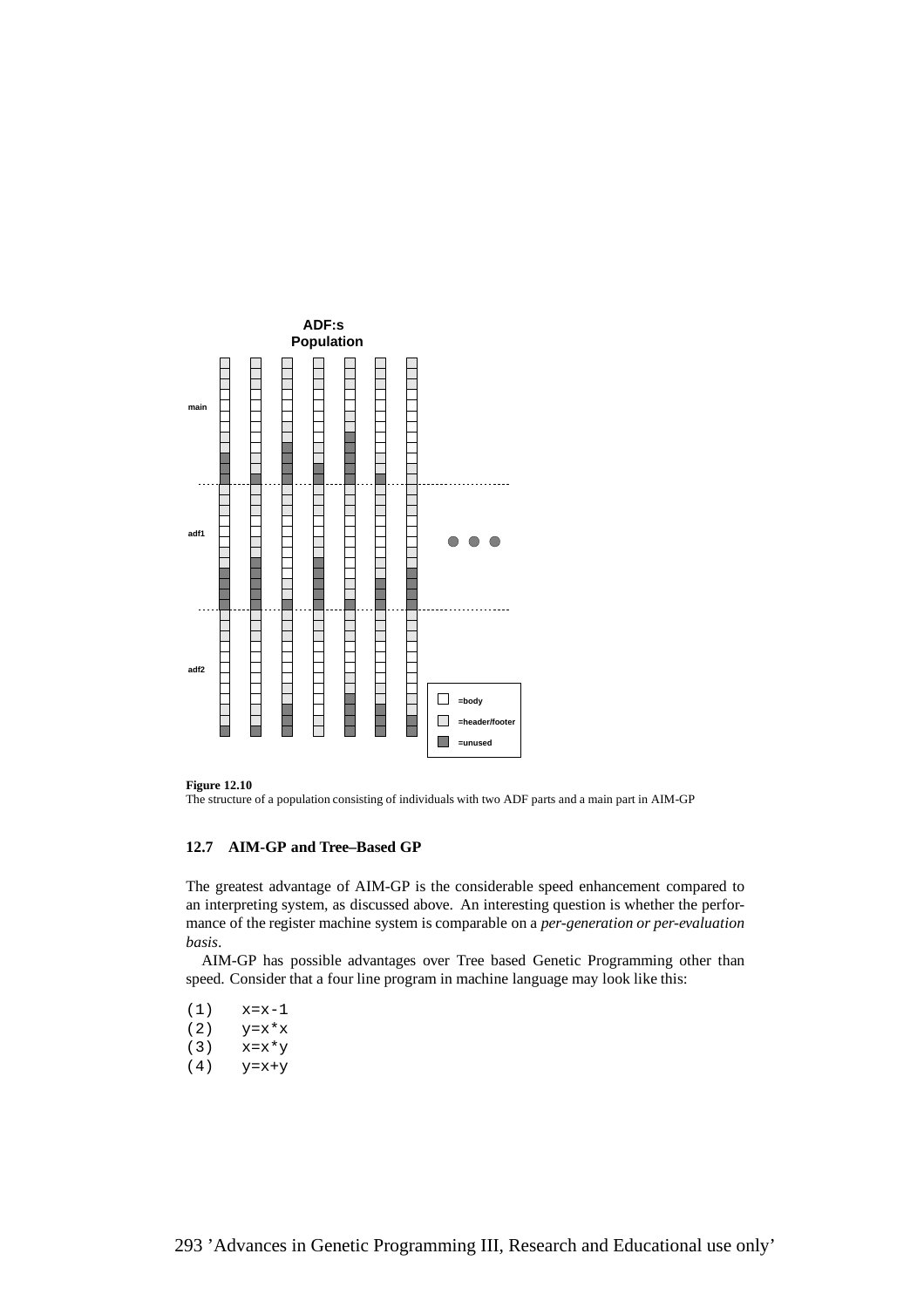

**Figure 12.11** The datafbw graph of the  $(x - 1)^2 + (x - 1)^3$  polynomial

The program uses two registers,  $x, y$ , to represent the function. In this case the polynomial is:

$$
g(x) = (x - 1)^2 + (x - 1)^3
$$
 (12.1)

The input to the function is placed in register  $x$  and the output is what is left in register y after all four instructions have been executed. Register  $y$  is initially zero. Note that the registers are variables that could be assigned at any point in the program. Register  $y$ , for example, is used as temporary storage in instruction number two  $(y = x * x)$  before its final value is assigned in the last instruction ( $y = x + y$ ). The program has more of a graph structure than a tree structure, where the register assignments represent edges in the graph. Figure 12.11 shows a dataflow graph of the  $(x - 1)^2 + (x - 1)^3$  computation. In that figure, the machine code program closely corresponds to this graph. Compare this to an equivalent individual in a tree–based Genetic Programming system as in figure 12.12. It has been argued that the more general graph representation of the register machine is an advantage compared to the tree representation of traditional GP. For this reason there is less need to use an explicit ADF feature in AIM-GP

In fact, the temporary storage of values in registers may be seen as a "poor man's ADF" The reuse of calculated values can, in some cases, replace the need to divide the programs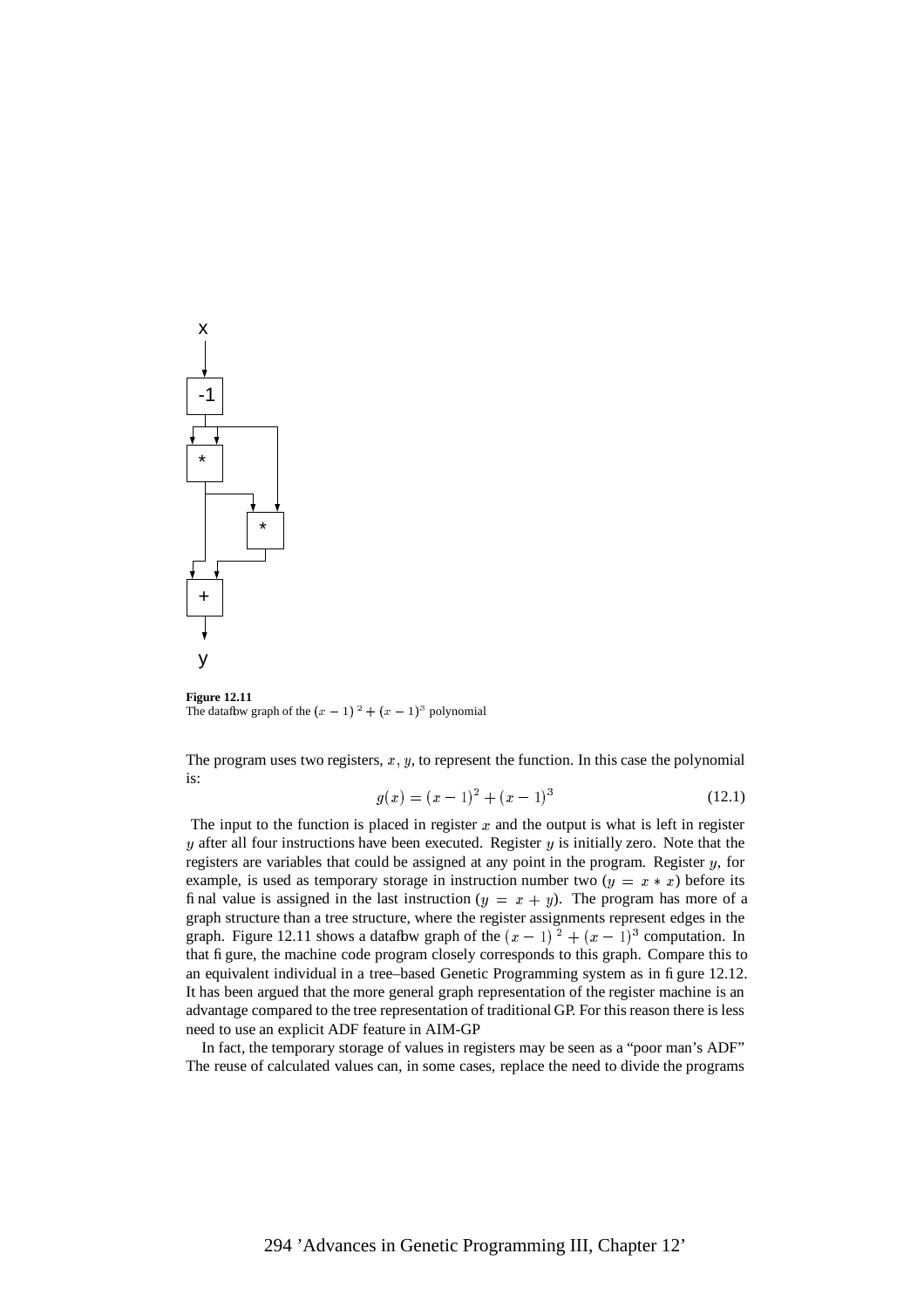

**Figure 12.12** The representation of  $(x - 1)^2 + (x - 1)^3$  in a tree–based genome

into subroutines or subfunctions. Reuse of useful instruction sequences is repeatedly observed in evolved AIM-GP programs.

To determine if this theoretical advantage of AIM-GP over tree-based Genetic Programming has any empirical support, we carefully tuned two Genetic Programming systems, one standard tree–based as well as one register based and evaluated their performance on a real world test problem. This problem is from the speech recognition domain and has been used previously as a benchmark problem in the machine learning community, with connectionist approaches. The problem consists of pre-processed speech segments, which should be classified according to type of phoneme.

The PHONEME recognition data set contains two classes of data: nasal vowels (Class 0) and oral vowels (Class 1) from isolated syllables spoken by different speakers. This database is composed of two classes in 5 dimensions [ELENA, 1995]. The classification problem is cast into a symbolic regression problem where the members of class zero have an ideal value of zero while the ideal output value of class one is 100.

The function set consisted, in both cases, of the arithmetic operator times, subtract, plus and the logical shift left (SLL) and logical shift right (SRL) operators. The selection method used was a steady state tournament of size four. Homologous crossover was not used. The population size was chosen to 3000 individuals and each experiment was run for 1000 generation equivalents.

Each system performed 10 runs on the problem and the average of the 10 runs was plotted. Figure 12.13 shows the average over 10 runs of the best individual fitness for the two systems.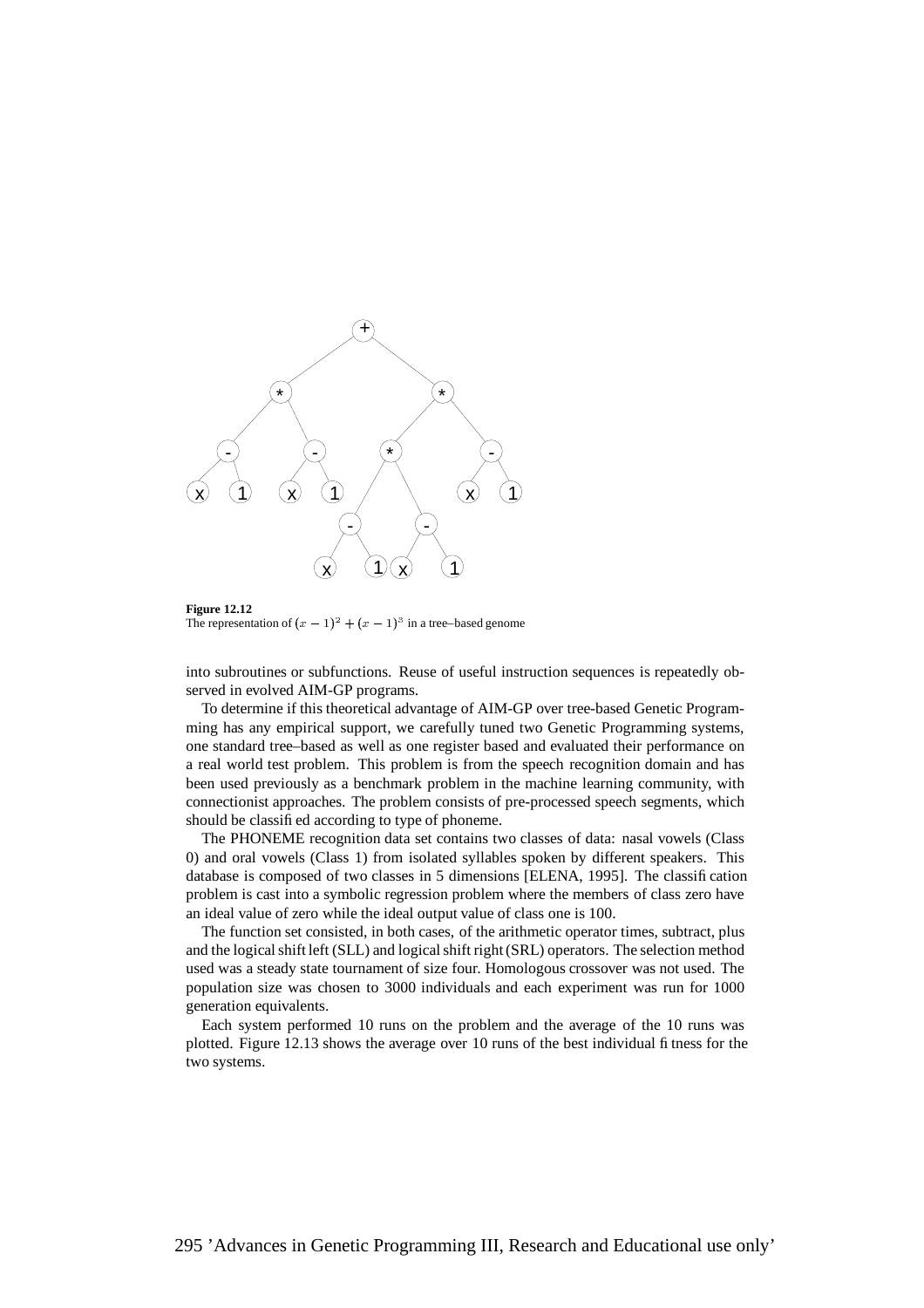



Comparison of fitness of the best individual with a tree and register based Genetic Programming system over 1000 generation equivalents



**Figure 12.14** Evolution of best fitness over 1000 generation equivalents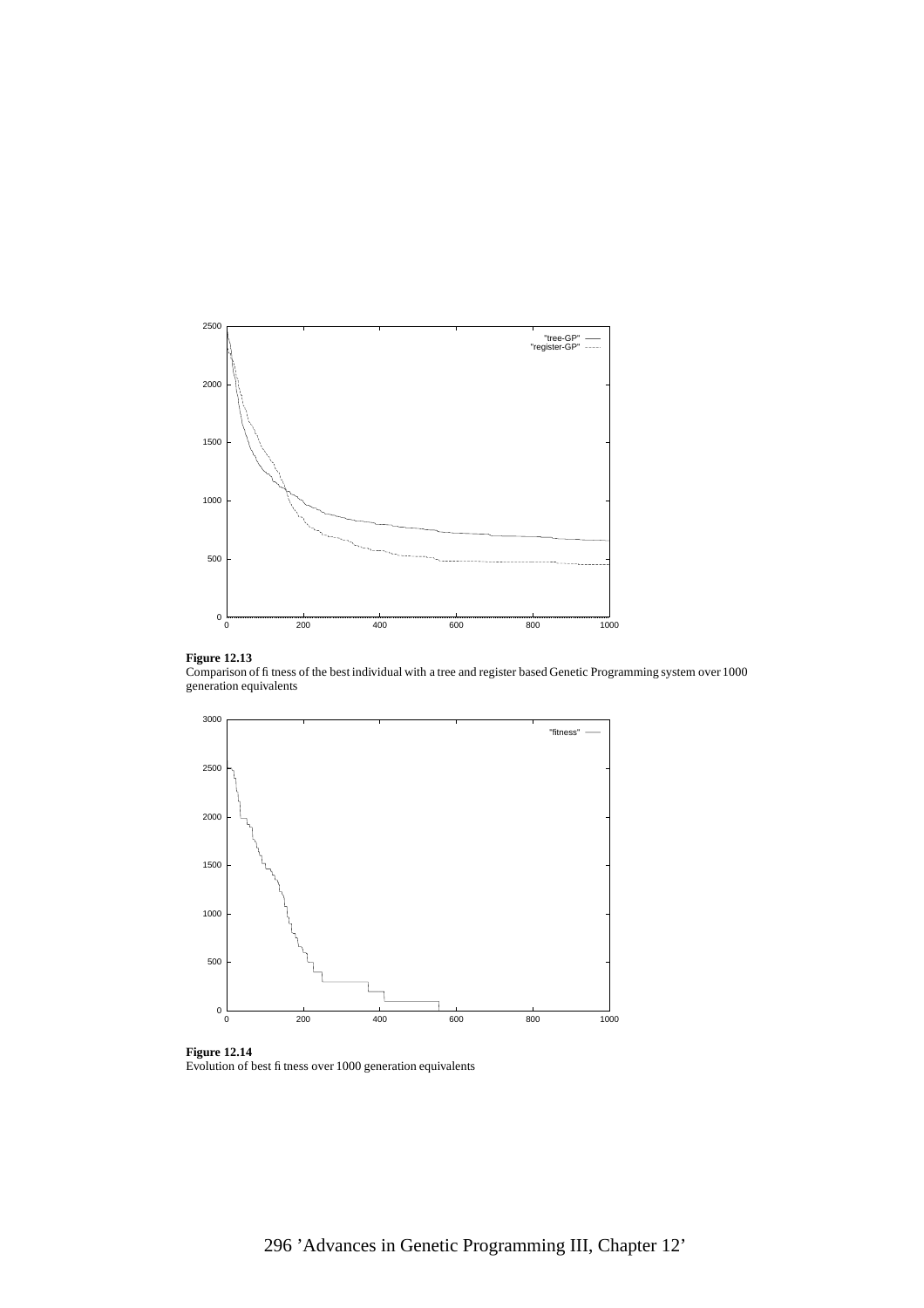The tree–based system starts out with a sharper drop in fitness but at generation 180 the register based system has a better fitness. The average of best fitness at termination after 1000 generation equivalents is 657.9 for the tree–based Genetic Programming and 450.9 for register based GP. This means that the average fitness advantage is 31% in favor of the register based system.

The results show that the register machine system, on this problem, converges to an equal or better fitness value than the tree–based system. These results suggest that AIM-GP could have advantages in addition to its superior speed.

# **12.8 Future Work**

Many of the AIM-GP techniques currently in use are proven in practical applications. More thorough evaluations are planned. New additions to the system have opened-up completely new possibilities in several application areas:

 The introduction of blocks improves portability and we plan to exploit this by porting the system to embedded processors. Programming very complex tasks e.g. speech recognition is difficult to do in machine code with limited hardware resources. While AIM-GP has proven that it can evolve efficient solutions (as efficient short machine code programs) to such hard problems [Conrads et al., 1998]. Applied in an inexpensive embedded processor such as the PIC, it could have many commercially applications.

 AIM-GP has previously been used in control domains such as on-line control on autonomous robots. We have begun work which will extend this domain to more complex walking robots. Autonomous robots need high processing capabilities in compact memory space and AIM-GP is therefore well suited for on-board learning.

 Genetic Programming differs from other evolutionary techniques and other *soft computing* techniques in that it produces symbolic information (e.g. computer programs) as output. It can also process symbolic information as input very efficiently. Despite this unique strength genetic programming has so far been applied mostly in numerical or Boolean problem domains. We plan to evaluate the use of machine code evolution for text data mining of e.g. the Internet.

Other potential applications for AIM-GP are in special processors, such as:

- Video processing chips, compression, decompression (e.g. MPEG), blitter chips
- Signal processors
- Processors for special languages, for example, LISP-processors and data flow processors
- New processor architectures with very large instruction sizes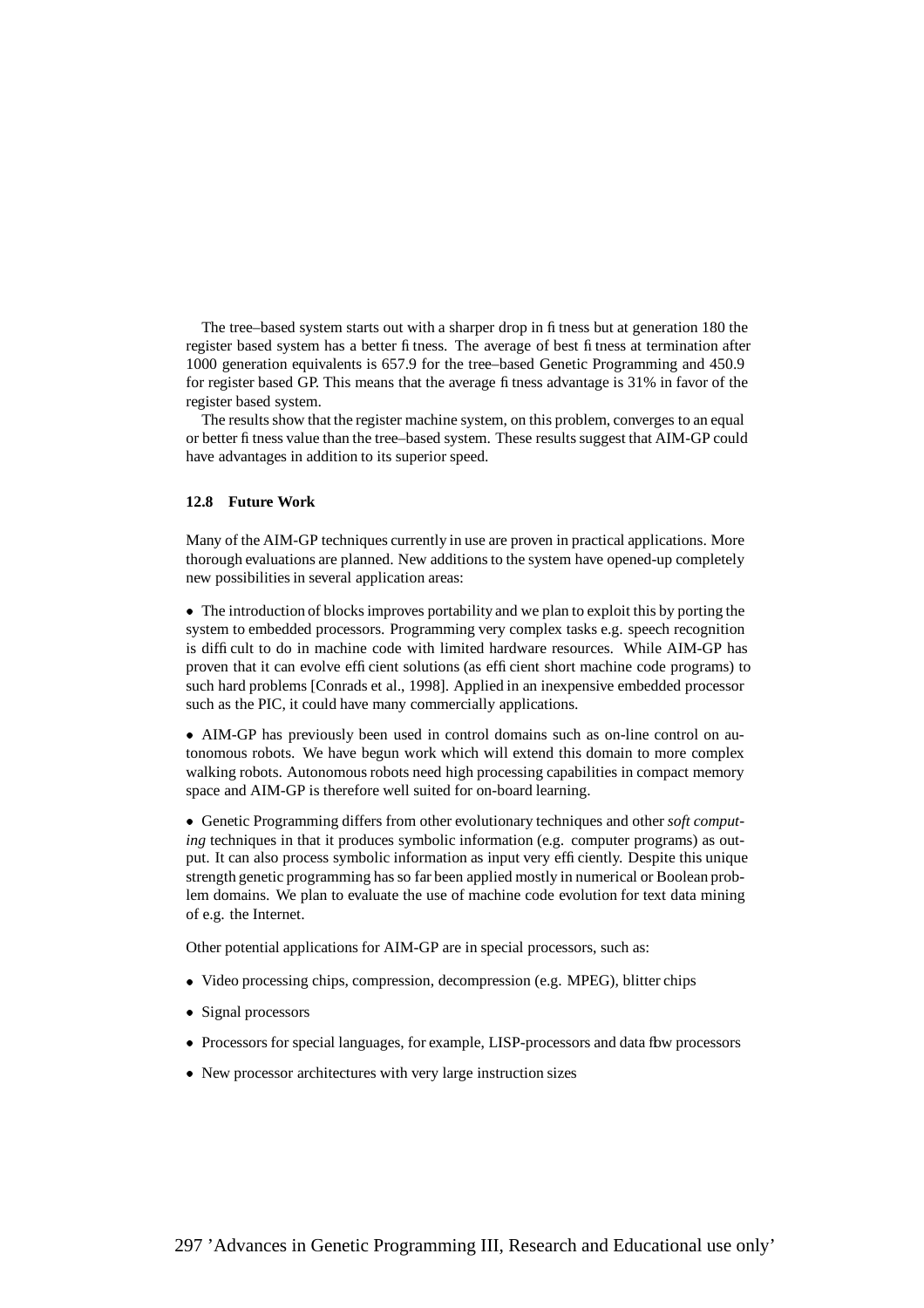- Parallel vector processors
- Low power processors for example 4-bit processors in watches and cameras
- Special hardware, e.g. in network switching

### **12.9 Summary and Conclusion**

We have presented additions to the AIM-GP making the approach more portable and enabling its use with CISC processors. Additions consist of blocks and annotations which enable safe use of genetic operators despite varying length instructions. Benefits of the CISC architecture are the large number of instructions in the instruction set, increasing the likelihood that the instructions needed for a specific application can be found. Complex instructions include LOOP instructions and special instructions for string manipulation. The use of the FPU further expands the directly possible instruction set by inclusion of important mathematical functions such as  $SIN, COS, TAN, ATN, SQRT, LN, LOG, ABS, EXP$ etc. All these additions are important for the practical applicability of one of the fastest methods for Genetic Programming.

### **Acknowledgments**

Peter Nordin gratefully acknowledges support from the Swedish Research Council for Engineering Sciences.

#### **Bibliography**

Banzhaf, W., Nordin, P. Keller, R. E., and Francone, F. D. (1998) Genetic Programming – An Introduction. On The Automatic Evolution Of Computer Programs And Its Applications. Morgan Kaufmann, San Francisco, USA and dpunkt, Heidelberg, Germany.

Conrads, M., Nordin P. and Banzhaf W. (1998) Speech Recognition using Genetic Programming. In Proceedings of the First European Workshop on Genetic Programming. W. Banzhaf, R. Poli, M. Schoenauer and T. Fogarty (eds.). ,Paris, LNCS Volume 1391, Springer, Berlin and New York.

Cramer, N.L. (1985) A Representation For Adaptive Generation Of Simple Sequential Programs. In Proceedings of the 1st International Conference on Genetic Algorithms and Their Applications, J. Grefenstette (ed.), p.183-187.

Crepeau, R.L. (1995) Genetic Evolution of Machine Language Software, In Proceeding of the Genetic Programming workshop at Machine Learning 95, Tahoe City, CA, J. Rosca(ed.), University of Rochester Technical Report 95.2, Rochester, NY, p. 6-22.

ELENA partners (1995) Esprit Basic Research Project Number 6891, Jutten C., Project Coordinator. Document Number R3-B1-P.